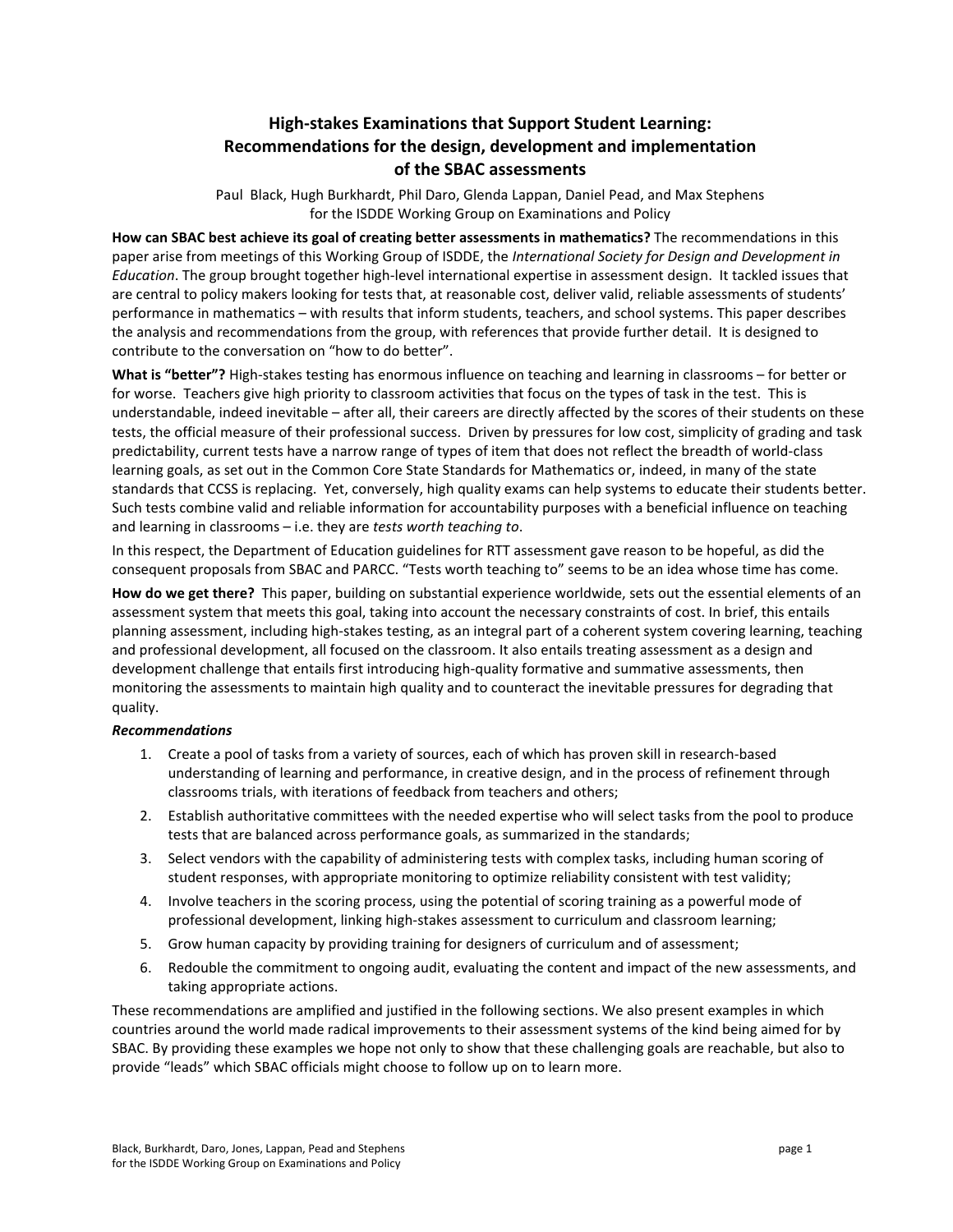#### **Who!We!Are**

Paul Black worked as a physicist for twenty years before moving to a chair in science education. He was Chair of the *Task Group of Assessment and Testing*, which advised the UK Government on the design of the National Curriculum assessment system. He has served on three assessment advisory groups of the USA National Research Council, as Visiting Professor at Stanford University, and as a member of the Assessment Reform Group. He was Chief Examiner for A-Level Physics for the largest UK examining board, and led the design of Nuffield A-Level Physics. With Dylan Wiliam, he did the meta-analysis of research on formative assessment that sparked the current realization of its potential for promoting student learning.

**Hugh Burkhardt** has directed a wide range of assessment-related Shell Centre projects in both the US and the UK, working with test providers to improve the validity of their examinations. He is a director of MARS, the Mathematics Assessment Resource Service, which brings together products and expertise to help school systems. This often links high-stakes assessment with curriculum and professional development. Currently the team's Mathematics Assessment Project, led by Malcolm Swan, is developing tools for formative assessment and testing to support the implementation of CCSS. Hugh was the founding Chair of ISDDE.

Phil Daro was chair of the writing group that designed the Common Core State Standards for Mathematics. That he was chosen for this role reflects his wide range of experience as consultant and designer at all levels from the classroom to state school systems  $-$  for example, as a director of Balanced Assessment for the Mathematics Curriculum, California and American Mathematics Projects, New Standards Project in both Mathematics and ELA, and the current Mathematics Assessment Project. He currently directs the development of a middle school mathematics program inspired by the Japanese curriculum, works on advancing the design and use of leadership tools for change at every level of the educational system, and consults with states and school districts on their accountability systems and mathematics programs. He has served on national boards and committees including: NAEP Validity Committee; ACHIEVE Technical Advisory Group; Technical Advisory Committee to National Goals Panel for World Class Standards; Mathematical Sciences Education Board; and many others. He is Vice-Chair of ISDDE.!

**Ian Jones** is a Royal Society Research Fellow working with the Shell Centre team on the mismatch between intentions and outcomes in the design of high-stakes tests, particularly the UK Grade 10 GCSE examination.

**Glenda Lappan, University Distinguished Professor, has** led the design of a sequence of middle grades mathematics curriculum projects. She is Director of the Connected Mathematics Project and Co-PI for the NSFfunded Center for the Study of Mathematics Curriculum. She has served as a Program Director at the National Science Foundation and as President of the National Council of Teachers of Mathematics during the development and release of the *NCTM Principles and Standards for School Mathematics. She is past Chair of* the Conference Board of the Mathematical Sciences and Vice Chair of the US National Commission on Mathematics Instruction. In 1996 the Secretary of Education appointed her to serve on the National Education Research Policy and Priorities Board for the US Department of Education. Glenda shared a 2008 ISDDE Prize with Elizabeth Phillips for *Connected Mathematics*.

**Daniel Pead** has worked in the design and development of educational software, including applets for mathematics education, multimedia products, and computer-based assessment. He directs the IT work of the Shell Centre team, which has included work on a number of assessment projects, notably the *World Class Tests*!of!*Problem\*Solving\*in\*Mathematics,\*Science\*and\** Technology for the UK Government. A recurring interest is how to produce computer-based materials which support and encourage good teaching and assessment practice, ensuring that the technology is a means to an end, not an end in itself. He has recently completed a study of computer-based assessment in mathematics. He is the Secretary of ISDDE.

**Max Stephens'** current research interests are, on the one hand, in student assessment and school improvement and, complementing this, in studying how quite young students begin to move beyond calculation with numbers and become able to make profound generalizations long before they have meet formal algebra in high school. As manager of Mathematics at the body which is now the Victorian Curriculum & Assessment Authority, he was closely involved with the design and implementation of extended assessment tasks in mathematics for the Victorian Certificate of Education. He is a past president of the Australian Association of Mathematics Teachers.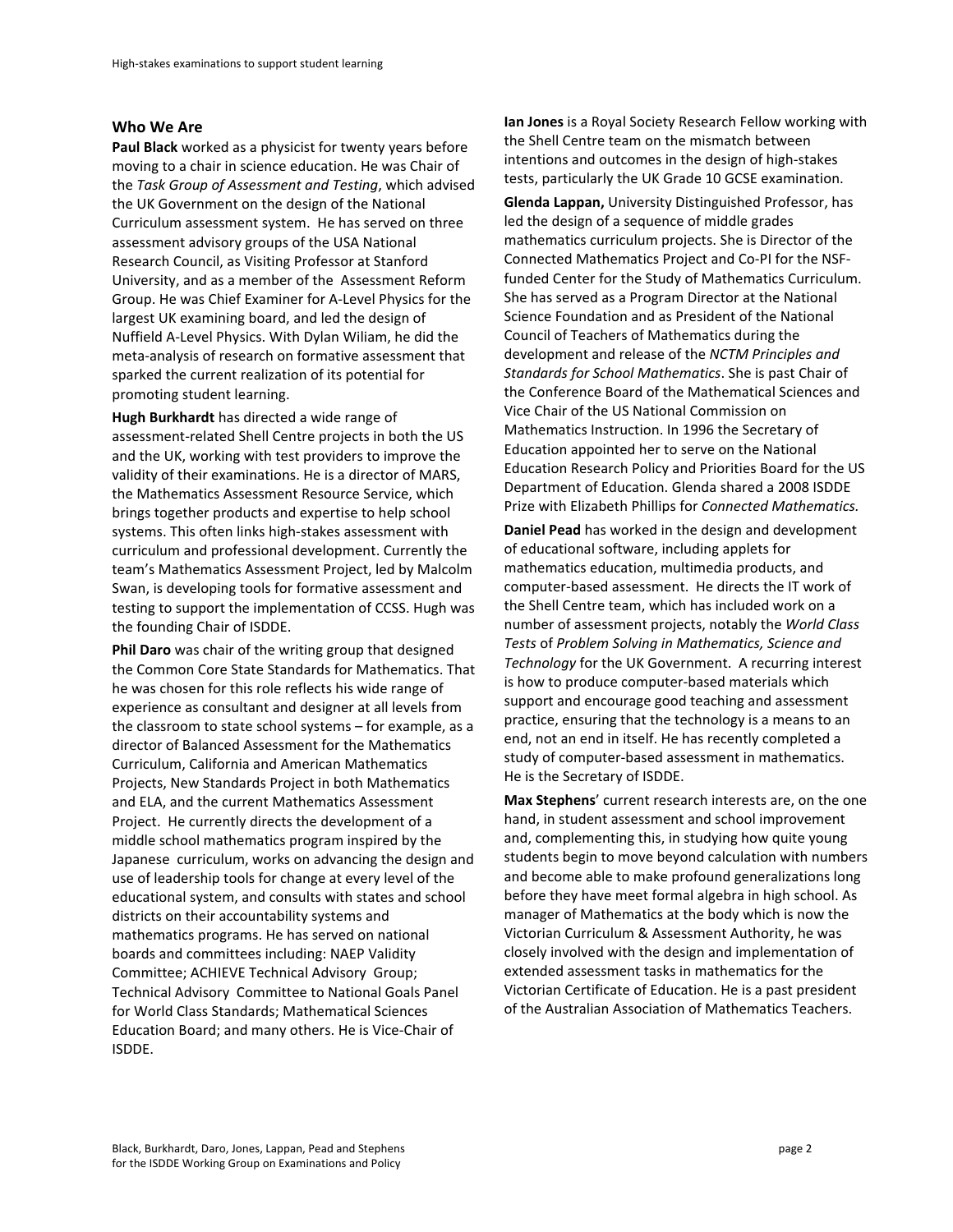**ISDDE**, the *International Society for Design and Development in Education*, was formed to bring together from around the world accomplished people who are dedicated to raising the quality of design of educational materials and processes. The goals of the Society are:

- to improve the design and development process;
- to build a coherent professional design and development community;
- to increase the impact of good design on educational practice and policy.

The members are designers and project leaders with outstanding records, together with representatives from government agencies and foundations that fund such work. More on ISDDE and its work can be found at www.isdde.org

# \*1. High-stakes assessment in education systems: roles and challenges

Good educational systems must have the capacity to evolve over time. Testing systems must also have this capacity, both in relation to their purposes and the actual assessment instruments that are created. Given the more rigorous demands on learning and teaching that have become accepted internationally, exemplified by the recent Common Core State Standards (CCSS), test validation requires a concomitant rigor with a broad range of strong evidence.

Validity requires tests that are balanced across the performance goals, not just testing those aspects that are easy to test. We were encouraged by the fact that the U.S. Department of Education criteria for award of the assessment consortium grants required the consortia to explain how they would "measure" student knowledge and skills against the full range of the college- and career-ready standards, including the standards against which student achievement has traditionally been difficult to measure." Both of the assessment consortia attended carefully to this requirement in their funding proposals (see, e.g., SBAC, p. 18, 32 ff). It is important for both consortia to remain committed to this challenging goal.

The consortia also recognize that they should incorporate an auditing mechanism for checking how well the assessment practice is realizing the intentions (SBAC, p. 129). Such a mechanism should identify problems – for example, unfortunate influences on classroom practice, or deficiencies in assessment and curriculum that leave students unprepared for the higher levels of mathematical thinking and reasoning embodied in the Common Core State Standards. It should then guide appropriate action.

Knowing common patterns of mistakes, and locating student performance in the class along the underlying developmental continua of learning can help teachers plan remediation, as well as change their classroom teaching practices for future students. This formative role for assessment, when well done, can raise standards. Rubrics for scoring and sample responses at each level of performance on the exam can promote changes in classroom practices. Reports that include such responses can be used in discussions with students to provide learning opportunities. Students should see where their performance lies along a progression of learning, so that they understand the kinds of responses that would be classified as high quality work.

The goal is to make the examination system educative to students, teachers and parents. Timeliness is central – if the exam results, scoring rubrics, and sample papers are not returned promptly, the window of interest, engagement, and learning for teachers, parents, and students will have closed. Teachers and students will have moved on to other parts of the curriculum and have no enthusiasm for feedback that is not currently relevant.

entived to the server all the mational version.<br>This paper, with the serveral, international version of this paper, without its specific references to SBAC's plans, with be published as part \* \* \* \* \* \* \* \* \* \* \* \* \* \* \* \* of a forthcoming special issue on assessment design of ISDDE's e-journal *Educational Designer*.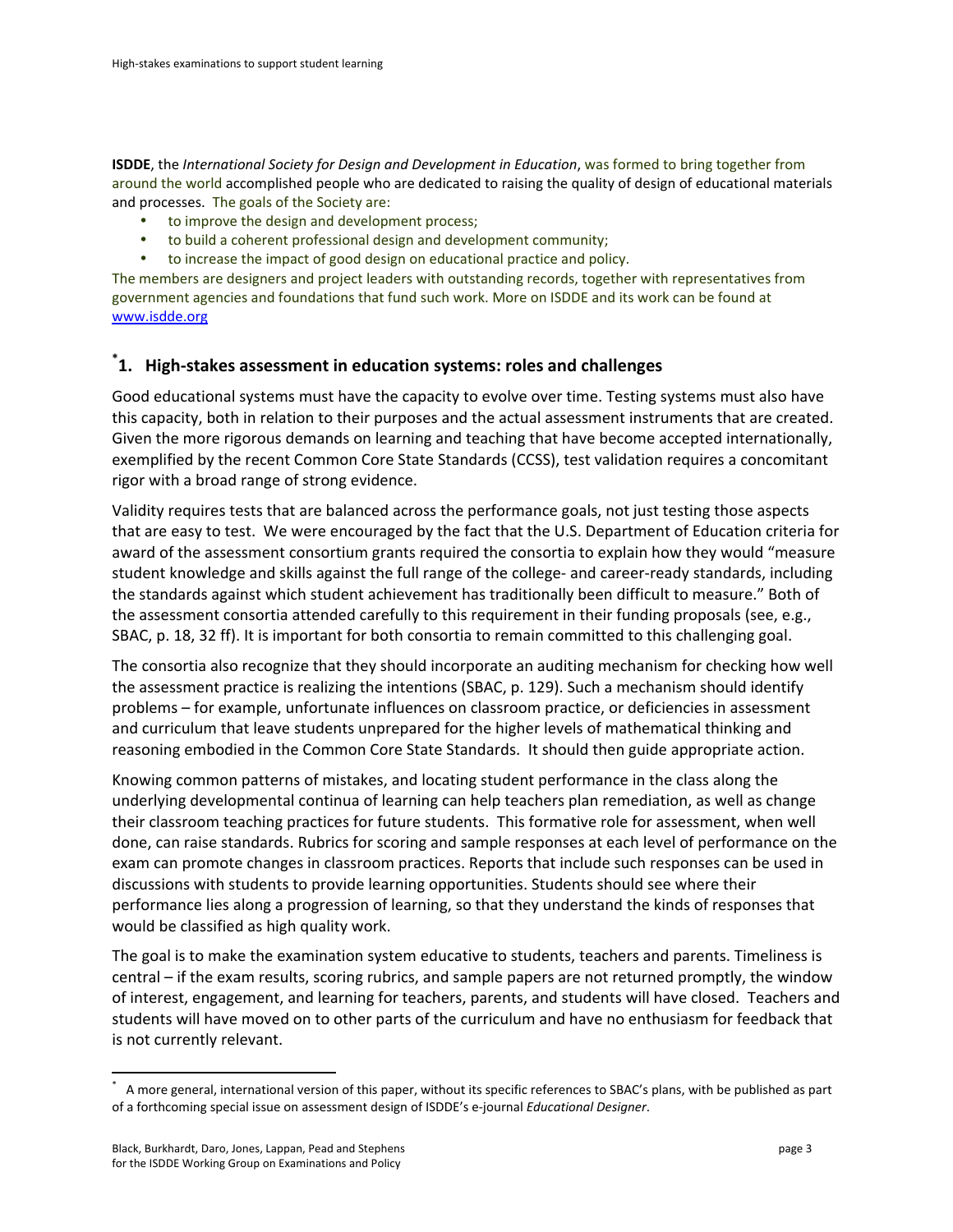It is clear from the above that high quality assessment is an integral part of a coherent education system, linked directly to the improvement of teaching, learning and professional practice. This should not be a surprise; all complex adaptive systems are like this, with feedback designed to enhance every aspect of system performance. This is the strategic design challenge. In the following sections we describe how it can be, and has been, met.

This strategic view puts the issue of cost in perspective. The cost of various kinds of assessment must be seen in terms of the overall cost of educating a student, approaching \$10,000 per year. Is assessment cost effective in delivering improved education? To make it so is primarily a design and development challenge.

Many of the points made in this paper will be familiar to SBAC, though not necessarily to all those they have to convince to buy into, indeed to buy, high-quality assessment. We have left them in because of their importance in moving systems forward towards better education for all their students.

## **2. Design principles and practices for summative examinations**

In this section we outline the principles that guide the design of tests that aim for high quality. We then describe the practices that enable these principles to be realized. We start with the criteria that articulate what we mean by high quality.

### **Validity**

The key here is to "assess the things that you are really interested in"  $-$  to assess students' progress towards the educational aims, expressed in performance terms. To accomplish this, the purposes that the outcomes of the assessment are to be used for, and the likely "backwash" effects on teaching and learning are both important.

A common failure is to specify the outcomes of interest in terms of a simple model of performance in the subject – for example, a list of some elements of performance (usually individual concepts, skills and strategies) then to test these fragments separately. Why is this problematic? Because there is no assessment of students' ability to integrate these elements into the holistic performances that are the educative focus – for example, solving substantial problems.

In seeking validity, certain questions deserve particular attention in test design:

- *Inferences* Can the users<sup>1</sup> make valid inferences about the student's capabilities in the subject from the test results achieved by that student?
- *Evaluation and Decision* Can users evaluate the results and use them in making decisions, including pedagogical ones, with confidence that the results are a dependable basis, free of bias effects and reflecting a comprehensive interpretation of the standards.
- *Range and variety* Does the variety of tasks in the test match the range of educational and performance aims  $-$  as set out in the standards?
- *Extrapolation* Does the breadth and balance of the domain that is assessed justify inferences about the full domain?
- The effects the test have on what happens in classrooms Both common sense and data from observations show that, where there are high-stakes tests, the task types in the test dominate the

ender the United States of the United States and the United States of the successful student "Will"<br>The fourse, different users may wish to make different interpretations - e.g. some may ask of the successful student "Will he/she be able to tackle advanced academic study?", others "Will he/she be able to apply what has been learned in a particular work-place environment?". For all users it is important to communicate clearly the performance goals that an assessment is designed to assess.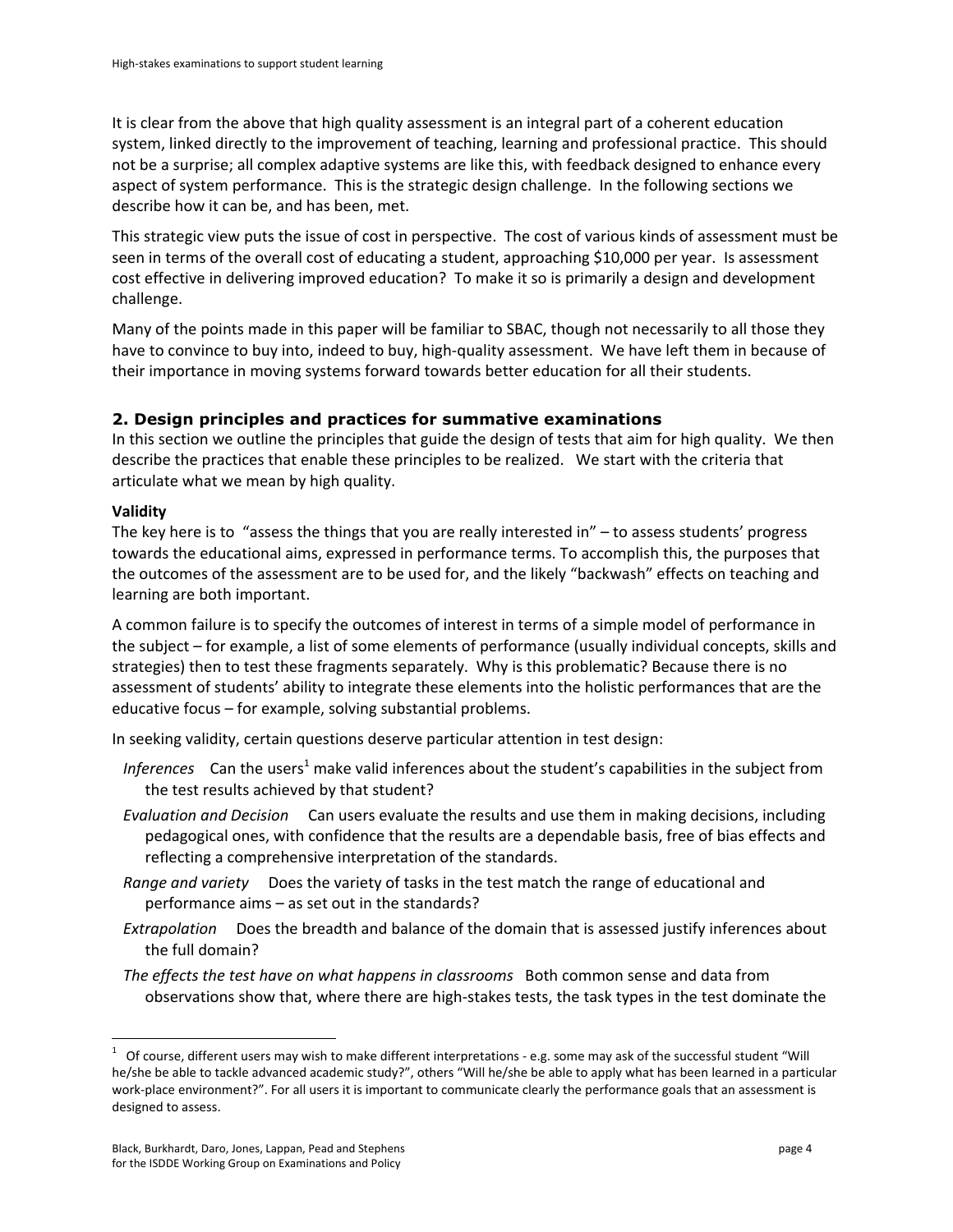pattern of learning activities in most of the classrooms tested. Does this influence represent the educational aims in a balanced way?

*Is this a "test worth teaching to"?* Given this inevitable effect on classrooms, this question summarizes a very important criterion of validity.

Historically, the validity of narrow tests has sometimes been justified to users as "proxies" for balanced assessment by using evidence of correlation with other measures; but this ignores the effect on classroom practice – and sometimes calls into question the validity of those other measures. Validity of assessments may also be justified by redefining the educational goals to be what the test assesses. These harmful effects are exacerbated if the curriculum aims are expressed in very vague terms; then the test constructors become the arbiters who translate vague aspirations into specific tasks that convey an impoverished message to teachers.

#### **Reliability**

Reliability is generally defined as the extent to which, if the candidate were to take a parallel form of test, on a different occasion but within a short time, a similar result would be achieved. Reliability is a necessary condition for validity, but not a sufficient one<sup>2</sup>. Some threats to reliability are:

- *Occasion variability* The student may perform at different levels on different days. Performance on an " off day" will give a false impression.
- Variability in presentation: The way a task is explained may influence performance in undesired ways, and the conditions in which the assessment is attempted may be inappropriately varied.
- Variations in scoring There may be poor inter-rater or intra-rater consistency. While simple responses to short items can be scored automatically, trained people are needed to score responses to complex tasks reliably. Weak scoring can also threaten validity if the scoring protocol is too analytic, or too holistic, or fails to capture important qualities of task performance. Where raw scores are used to determine grades, variations in the setting of grade boundaries may also be problematic.
- *Inappropriate aggregation* Variations in the weights given to different component tasks will threaten both reliability and validity, as will inconsistencies between the scoring criteria for the different tasks included in the aggregation.
- *Inadequate sampling* A short test will have lower reliability than a longer one, other things being equal, because a smaller sample of each student's performance will have greater fluctuations due to irrelevant variations between questions. To narrow the variety of tasks will produce a reduction in validity. Consequently, more extensive and longer assessments will be needed to cover a wider variety of performance types with the same reliability<sup>3</sup>. However, if the aggregated tasks are too diverse the result may be hard to interpret, i.e. weak in validity.
- Variation between parallel forms For any assessment of performance on non-routine tasks, variation from form to form among the tasks is essential to ensure that they remain non-routine; this can offset routine 'teaching to the test' and stereotyping through repetition of the same tasks from year to year, but it may also introduce irrelevant variability.

ended and the same argue that it should be treated as a component of validity. For a more detailed account that gives a full<br><sup>2</sup> Indeed, some argue that it should be treated as a component of validity. For a more detailed discussion of criteria, all of which are discussed here, see Stobart,G. (2001) The validity of National Curriculum Assessment. British Journal of Educational Studies 49 (1) 26-29

 $3$  A recent US study finds that a broad spectrum test of performance needs to be four times as long as a short item multiple choice test for the same reliability – close to the few hours of examinations common in other countries, and envisioned by SBAC.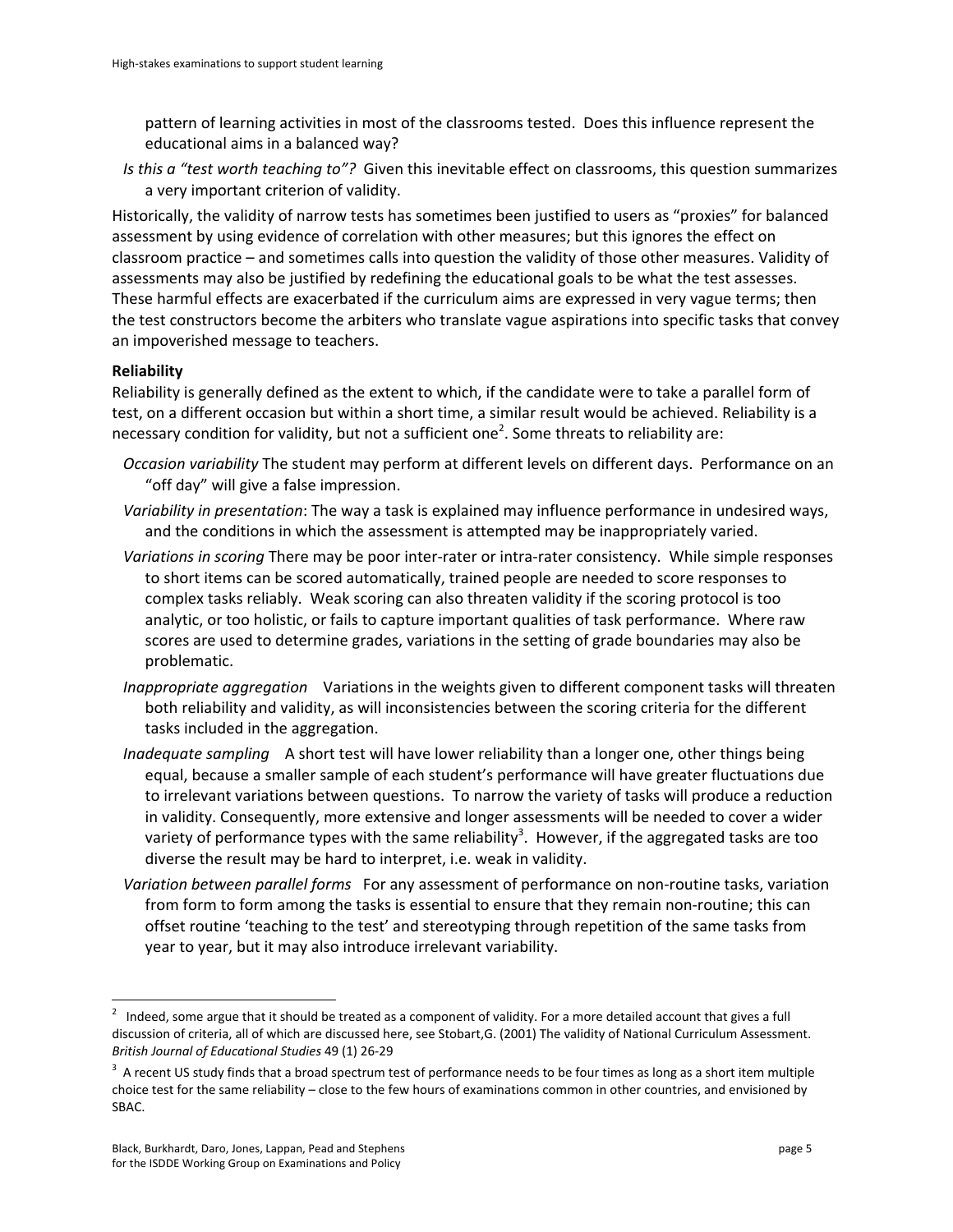It will be evident from the above that there is strong interaction between reliability criteria and validity criteria. The key principle is that irrelevant variability should be minimized as long as the methods used *do not undermine validity* – there is no value in an accurate measure of something other than what you are seeking to assess. Mathematics assessors tend to be proud that their inter-scorer variation is much lower than, say, that in the scoring of essays in History or English Language Arts; however, this is largely because current math tests do not assess holistic performances on substantial tasks.

Poor understanding of test reliability causes problems. Ignoring the fine print in all test descriptions, users are inclined to view test results as perfectly accurate and make decisions on that basis. The likely degree of variability in test scores should be published, but the forms and language of communication have to be chosen with care: in common parlance, "error" conveys a judgment that somebody made a mistake, and to say that a result is "unreliable" may convey to many a judgment that it is not fit for the purpose<sup>4</sup>. Thus, it is important to distinguish between "error", such as mistakes in scoring, and other sources of "variability". These may be either in principle unavoidable or only be avoidable by unacceptable means e.g. if twelve hours of formal testing were required to improve the sampling range.

#### **Capacity for evolution**

No test is perfect; we have noted that some are not even adequate for their declared purpose. Additionally, educational aims do change. For high quality assessment, it is essential that tests can grow along with system improvement.

This is particularly important with new initiatives like SBAC. It is unlikely that current school systems can immediately absorb tests that fully reflect the aims of CCSS; it would be unfortunate if limited first versions were regarded as a long-term solution.

Equally an assessment system should be designed to counter degeneration under inevitable system pressures for:

- task predictability High-stakes tests make teachers feel insecure. They seek tests that are highly predictable, built of tasks that will be routine exercises for their students; however, such tests do not assess the ability to tackle non-routine problems  $-$  a key educational goal.
- *removal of weaknesses* Tests of higher-level elements of performance present greater design and development challenges that routine tests. They will have engineering weaknesses, particularly in the early years. (The weaknesses of familiar tests are ignored.) There will be pressures to remove the novel elements, even though the weaknesses could be addressed in other ways<sup>5</sup>.
- *cost containment* Although the costs of high-stakes assessment are a very small proportion of the overall costs per student, they are often regarded as a separate accountability budget line, ignoring the contribution of more valid examinations to the quality of education.

Resisting these downward pressures requires an active *engine for improvement* within the assessment system<sup>6</sup>. This should combine audit with design research on improving both tests and formative assessment.

enderander and Dennis Opposs (2010) *A Quantitative Investigation into Public perceptions of Reliability in Examination*<br><sup>4</sup> Qingping He and Dennis Opposs (2010) *A Quantitative Investigation into Public perceptions of Rel* Results in England. Coventry : Office of Qualifications and Examinations Regulation. Available for download on : http://www.ofqual.gov.uk/how-we-regulate/133-reliability/415-reliability-programme-technical-advisory-group.

<sup>&</sup>lt;sup>5</sup> Project work in the classroom presents opportunities for plagiarism or undue teacher "guidance"; these have led to its abandonment rather than to positive moves that improve the assessment procedures.

 $6$  One obstacle to evolution for improvement can be the aim of measuring whether or not "standards have risen" over time – an aim that requires a consistency over time which, in practice, is probably unattainable. To meet this, old tests can be retained as one component in a more balanced assessment (in SBAC's computer-based tests, for example). However, controversy in the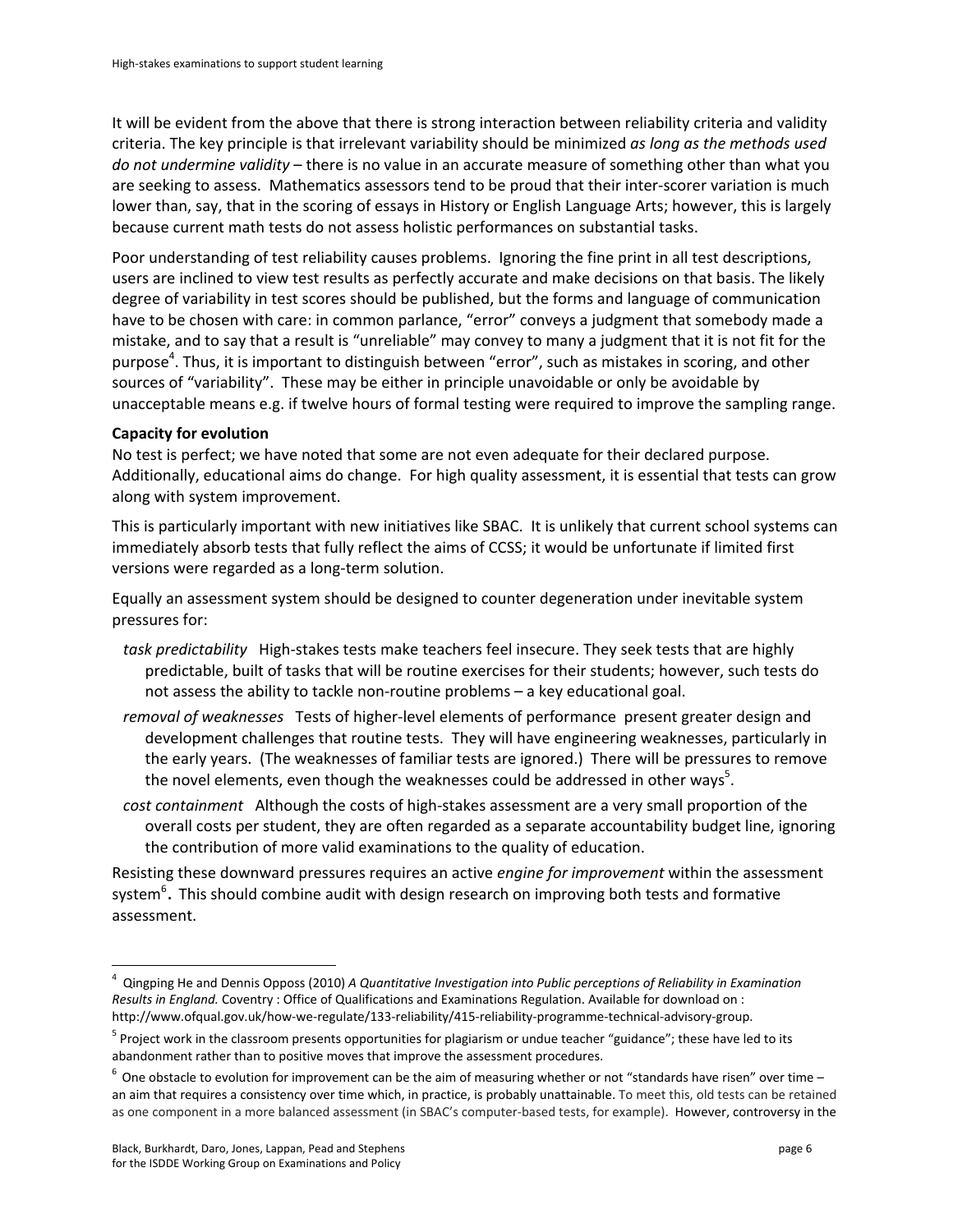#### **Turning principles into practices**

What is needed to turn these principles into a system that delivers high quality examinations? Two things stand out:

- *Variety of evidence* Validity demands a broad range of types of evidence, based on a wide variety of types of task; most current tests draw on too narrow a range.
- *System design* Improvement requires principled changes to assessment systems and their processes; current systems are not adequate for the design and development of high-quality tests.

How do we do better? Both problems need to be tackled together. There are well-established models that have been used around the world. The key features in achieving high-quality seem to involve three *elements, each independent but working together:* 

- Task design The first need is for a pool of tasks, covering the variety of performance goals that the standards imply. Task design involves both systematic and creative skills, so tasks should be collected and/or commissioned from a variety of sources, each using
	- Research-based understanding of the learning and performance goals;
	- Creative designers, with substantial experience in the design of tasks that, taken together, cover the spectrum required; and
	- Refinement through trialing with students in classrooms, with analysis of student responses and comments from students, teachers and others.

This process, and the design skills involved, is much closer to the design and development of classroom materials than to current test development. The pool of high-quality tasks available worldwide and the design teams that developed them together provide a good start; sustaining this in the longer term will involve a substantial program of designer training.

- Task selection and test balancing, under the aegis of an authoritative committee for example, a committee of SBAC, expert in the subject and its assessment. It is in the balancing of the overall assessment that those responsible to the community choose and weight tasks that embody the elements they want to value. This is a crucial role, quite different from creating the range of choice that is the responsibility of broad-spectrum task design; they should be kept independent.
- *Management of the testing process* There are testing agencies that can handle this aspect well. However, this is where most of the cost of testing lies. Competition between test vendors for nonexpert customers inevitably favors price over quality. So for valid tests it is essential that task design and test balancing be independent of vendors.

Improving the tests is crucial, but it is only a beginning. As well as formal examinations, other components are important for high-quality assessment. The need to produce the broad range of types of evidence that may be required cannot be met solely by tasks set in the controlled conditions of formal testing. Notable examples are tasks requiring extensive investigation by students, and tasks involving group collaboration. For many such tasks, the scoring has to be done by the school's own teachers. To achieve high quality in these assessments, it is necessary to ensure validity in the tasks presented to students, some uniformity in the conditions in which they are attempted, and validity in the criteria by which teachers make their assessments. In addition there have to be procedures in place to ensure comparability in these key features by both intra-school and inter-school assessment and monitoring development programs. Such developments require sustained effort but several countries or

UK over such issues led to an investigation by the independent Statistics Commission who concluded that "statutory test data [are] not ideal for monitoring standards over time." Specific research on samples (as in NAEP) offers a better alternative.

!!!!!!!!!!!!!!!!!!!!!!!!!!!!!!!!!!!!!!!!!!!!!!!!!!!!!!!!!!!!!!!!!!!!!!!!!!!!!!!!!!!!!!!!!!!!!!!!!!!!!!!!!!!!!!!!!!!!!!!!!!!!!!!!!!!!!!!!!!!!!!!!!!!!!!!!!!!!!!!!!!!!!!!!!!!!!!!!!!!!!!!!!!!!!!!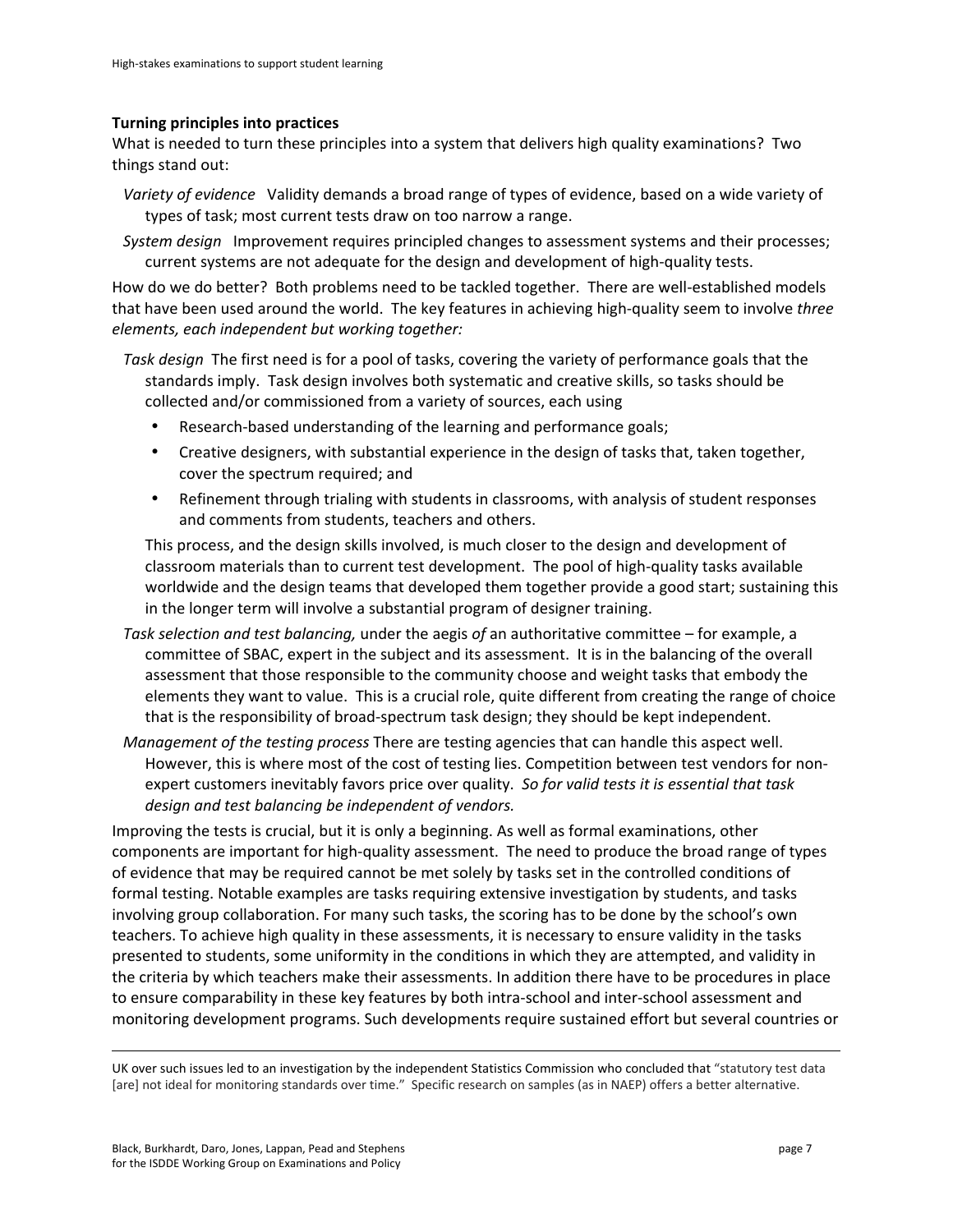states have set up such systems and tested them to ensure that the assessments produced are comparable in quality to those of external tests, and valuable as complementing in specific ways the results of such tests. $7,8$ 

To summarize, we need:

- Much better examinations
- Regular curriculum embedded tasks, each representing clear learning outcomes
- Some assessed group work with fair credit assignment

All this needs to be managed by a system that will ensure the credibility of the results, making sure that all components are valued<sup>9</sup>.

There are many other sources of evidence about the positive effects of involving classroom teachers in the system. It brings teachers' expertise into assessment. It builds their understanding of the system, and of the educational aims of the examination. This teacher involvement also represents professional development of very high quality. Scoring student responses to complex problems brings out deeper questions about the subject and its values that go beyond assessment, pointing to improvements in teaching. It builds teachers' confidence in the system, while also helping them to form a positive relationship between summative and formative assessment processes and the use of both to enhance learning. At the same time, there is ample evidence to show that, with care, a system can be designed to ensure that teachers' involvement does not reduce the reliability of the system.

### **Auditing**

For such a system to move forward consistently it needs mechanisms for checking how well the assessment practice is realizing the intentions. These include:

- identifying matches and mismatches between the intentions and their realization in the assessment;
- fixing the mismatches;
- preparing to improve the assessment by the development of collections of new types of tasks;
- working actively for improvement at the system level.

We expand on this in Section 5.

### **Inspiring examples**<sup>10</sup>

*Nuffield A-level Physics* in England<sup>11</sup>included work produced under formal test conditions, and other work produced in more flexible situations. In the former category were:

(1) A multiple-choice test of 40 questions (75 minutes) 20% weighting

ender .<br>In Black, P. (2010) *Assessment of and for Learning: improving the quality and achieving a positive interaction.* Invited paper presented to the June 2010 meeting of representatives of the EU education ministers. Brussels: European Union

 $^8$  Hayward, L., Dow, W. and Boyd, B. (2008) Sharing the Standard? Project Report to Scottish Government. Edinburgh: Scottish Education Department.

 $^9$  For example, a rule like "50% of the grade must come from grading 'revised' work", where 'revised' means submitted for feedback but not graded, revised after feedback and then graded."

<sup>&</sup>lt;sup>10</sup> There is a fuller description of these and other successful examples in Burkhardt, H. (2009) On Strategic Design. Educational Designer, 1(3). See http://www.educationaldesigner.org/ed/volume1/issue3/article9/index.htm

<sup>&</sup>lt;sup>11</sup> Pellegrino,J.W., Chudowsky, N. and Glaser, R. (2001) *Knowing what students know: the science and design of educational* assessment. Washington D.C: National Academy Press.Ch.6 p.253-5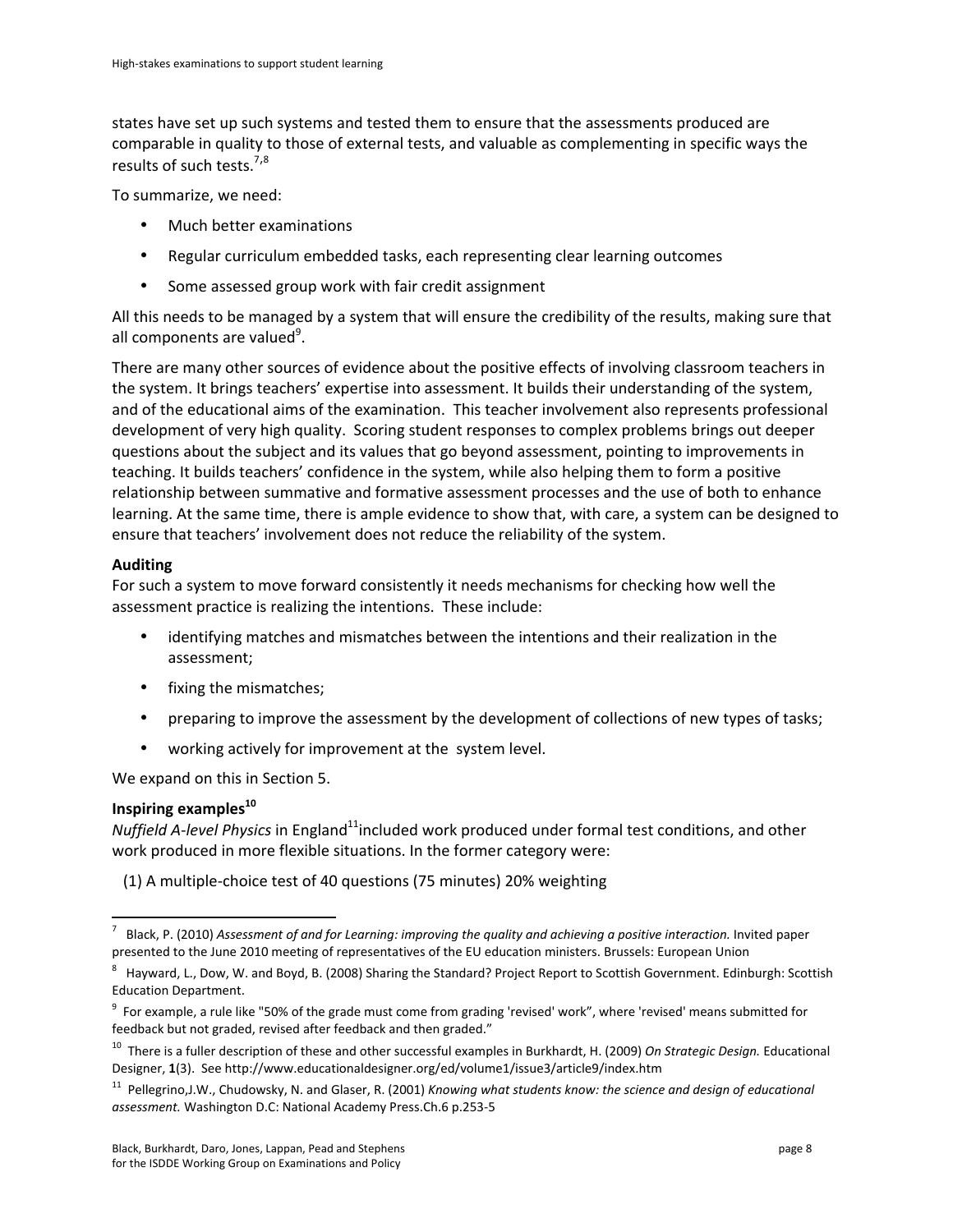- (2) A test of 7 or 8 short answer questions (90 minutes) 20%
- (3) Questions on a piece of text from outside the syllabus to test ability to deploy physics knowledge to new things (150 minutes) 24%
- (4) A practical problems test in a laboratory: candidates went around eight "stations" to make measurements, suggest possible investigations and so on (90 minutes) 16%

In the second, less formal category were:

- (5) A project essay involving researching and writing about a topic chosen by the student done over about 2 weeks in normal school time 10%
- (6) An open ended investigation on a different topic for each student assessed by the teacher who sent in samples, done over about 2 weeks in normal school time 10%

This school-leaving examination was taken by many of the students doing physics in England.

*The VCE Mathematics Examination* in Australia in the 1990s involved two 90-minute end-of-year exams. Paper 1 was multiple-choice. Paper 2 was extended questions of about 20 to 30 minutes each. During the year there was an investigation project, developed by a panel of experts. For this, due to the highstakes nature of the assessment, there were concerns about the amount of help students may have received. This was addressed using a post-investigation test, which was cross-referenced with the logbook kept by a student during the investigation. In the current system, the external test and internal assessments by schools each contribute 50% to the total scores. Careful studies of inter-correlations between the two scores reveal and explore any anomalies<sup>12</sup>.

*The novice-apprentice-expert model* is one of a number of approaches being developed in the US in response to CCSS. It looks for a balance between:<sup>13</sup>

- Novice tasks are short items, each focused on a specific concept or skill, as set out in the standards. They involve only two of the mathematical practices in CCSS (MP2 – reason abstractly and quantitatively; MP6 – attend to precision), and do so only at the comparatively low level that short items allow.
- Apprentice tasks are substantial, often involving several aspect of mathematics, but structured so as to ensure that all students have access to the problem. Students are guided through a "ramp" of increasing challenge to enable them to show the levels of performance they have achieved. While any of the mathematical practices may be required, these tasks especially feature MP2, MP6 and two others (MP3 – construct viable arguments and critique the reasoning of others; MP7 – look for and make use of structure). Because the task structure guides the students, the mathematical practices involved are at a comparatively modest level.
- **Expert tasks** are rich tasks, each presented in a form in which it might naturally arise. They require the effective use of problem solving strategies, as well as concepts and skills. Performance on these tasks indicates how well a person will be able to do and to use mathematics beyond the mathematics classroom. They demand the full range of mathematical practices, as described in the standards, including: MP1 – make sense of problems and persist in solving them; MP4 – model with mathematics; MP5 – use appropriate tools strategically; MP8 – look for and express regularity in repeated reasoning.

<sup>&</sup>lt;sup>12</sup> Stanley, G., MacCann, R., Gardner, J., Reynolds, L. and Wild, I. (2009). *Review of teacher assessment: what works best and issues for development.* Oxford: Oxford University Centre for Educational Development.

<sup>&</sup>lt;sup>13</sup> Exemplar tasks of each type may be found at http://map.mathshell.org/downloads/map\_ccss\_ccr\_tasks.pdf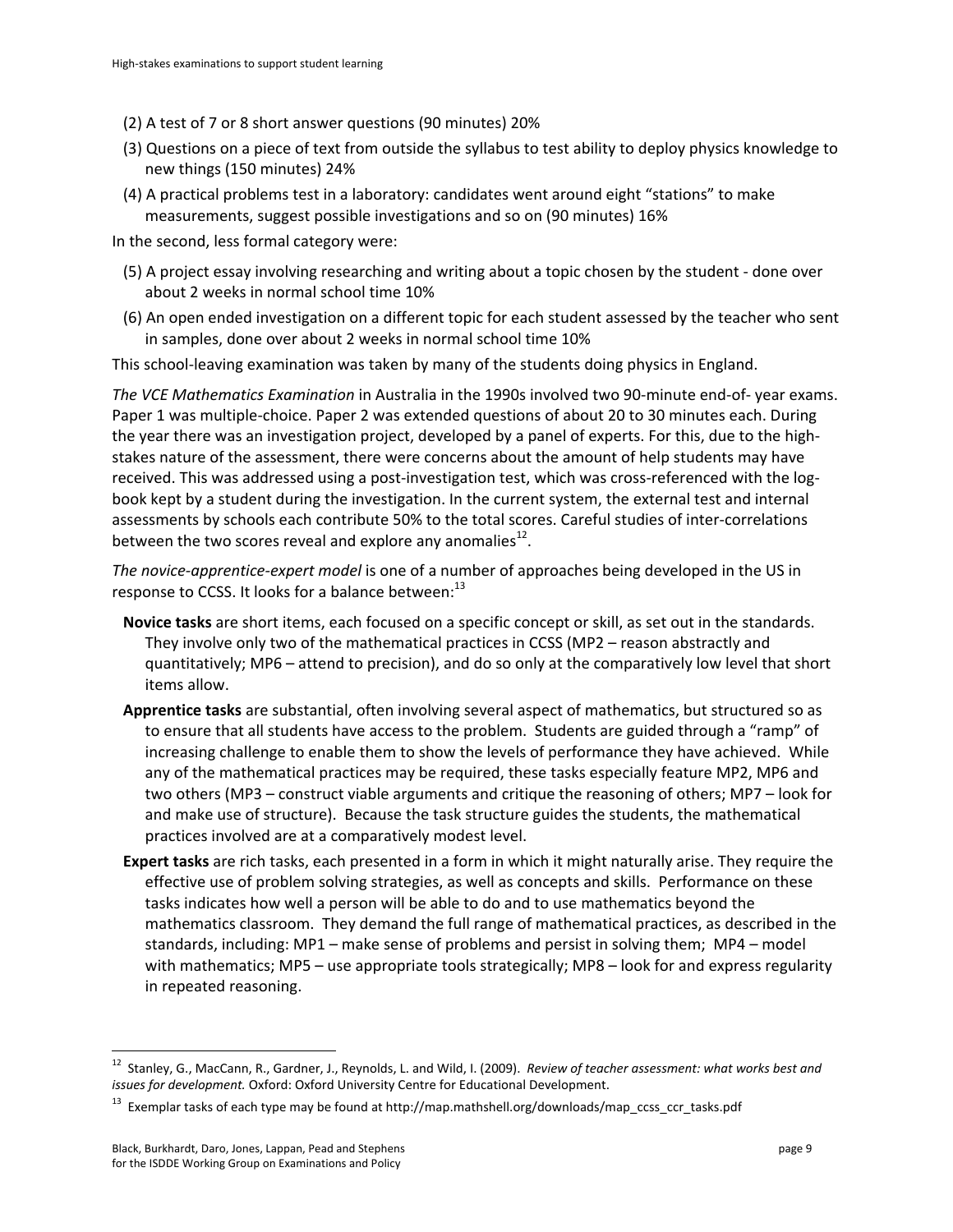The three types are designed to present comparable difficulty, but with a different balance of challenge - largely technical for novice tasks, more strategic and less technical for the others. "Easy expert" tasks, usually allowing a variety of approaches, are at the heart of mathematical literacy<sup>14</sup>

### **System issues in making it happen**

Designers need to understand the constraints and affordances of the current system, so as to identify which constraints can be pushed and which are immovable.

Policy makers are understandably reluctant to accept that their examinations are inadequate – any change in high-stakes examinations provokes anxiety, and a correspondingly strong public reaction. So though the assessment of subject practices in mathematics, rather than just content knowledge, meets resistance, other subjects have shown there is a way. For example, English Language Arts has long assessed writing performances as complex as those proposed for mathematics.

Policy makers need to be convinced they will get a societal return for the price of improved high-stakes assessment - both financial and political. Rational arguments can be made but creating broad acceptability is a key ingredient of success. For example, Nuffield A-level physics required convincing key stake-holders (the physics community and university admissions people) and, as a voluntary alternative for schools, did not directly threaten the *status quo*.

The longevity of innovations that do get off the ground is another challenge. In many successful cases, inspiring examples have disappeared with unconnected system changes. This emphasizes the need for *audit* and active *engines for improvement*, discussed above.

## **3. Scoring, monitoring and reporting**

A well-designed assessment gives every student the *opportunity to perform – to show what he or she knows, understands and can do in the subject.* 

*Scoring* is the process of evaluating each student's responses. "Evaluating" implies a set of values, usually embodied in a scoring *rubric* that guides the scorer. Society demands that the scoring process is fair to each student's performance, so that two different scorers will give much the same score to the same response. The degree of acceptable variation between scorers varies from subject to subject and country to country. The US public likes machine scoring, partly because the score-rescore variation is negligible. (There has been less concern that the limits of machine scoring narrow the range of performances that can be assessed, undermining the validity of the assessment.) Scoring of essays has much wider variation than scoring short factual answers. The scoring of extended answers is usually carried out by teams of trained scorers. In one common approach, numerical scores are allocated to each part successfully completed. Alternatively, the scoring of rich tasks may use holistic scoring rubrics to construct an overall score based on how well the response meets specific performance criteria. Use of machine scored essays is increasing, but it too may be shown to limit the range of performances that can be assessed. As we stressed in Section 2, improving reliability is a valuable goal only if it is not at the expense of validity.

Variation between scorers is not the only limit on reliability; the variation between scores that the same student gets on supposedly equivalent tests is equally important, and often larger. This test-retest

<sup>&</sup>lt;sup>14</sup> Mathematical literacy is the focus of the Mathematics tests in PISA, the *Programme for International Student Assessment*, organized by OECD, which is now the main instrument for international comparisons of education systems.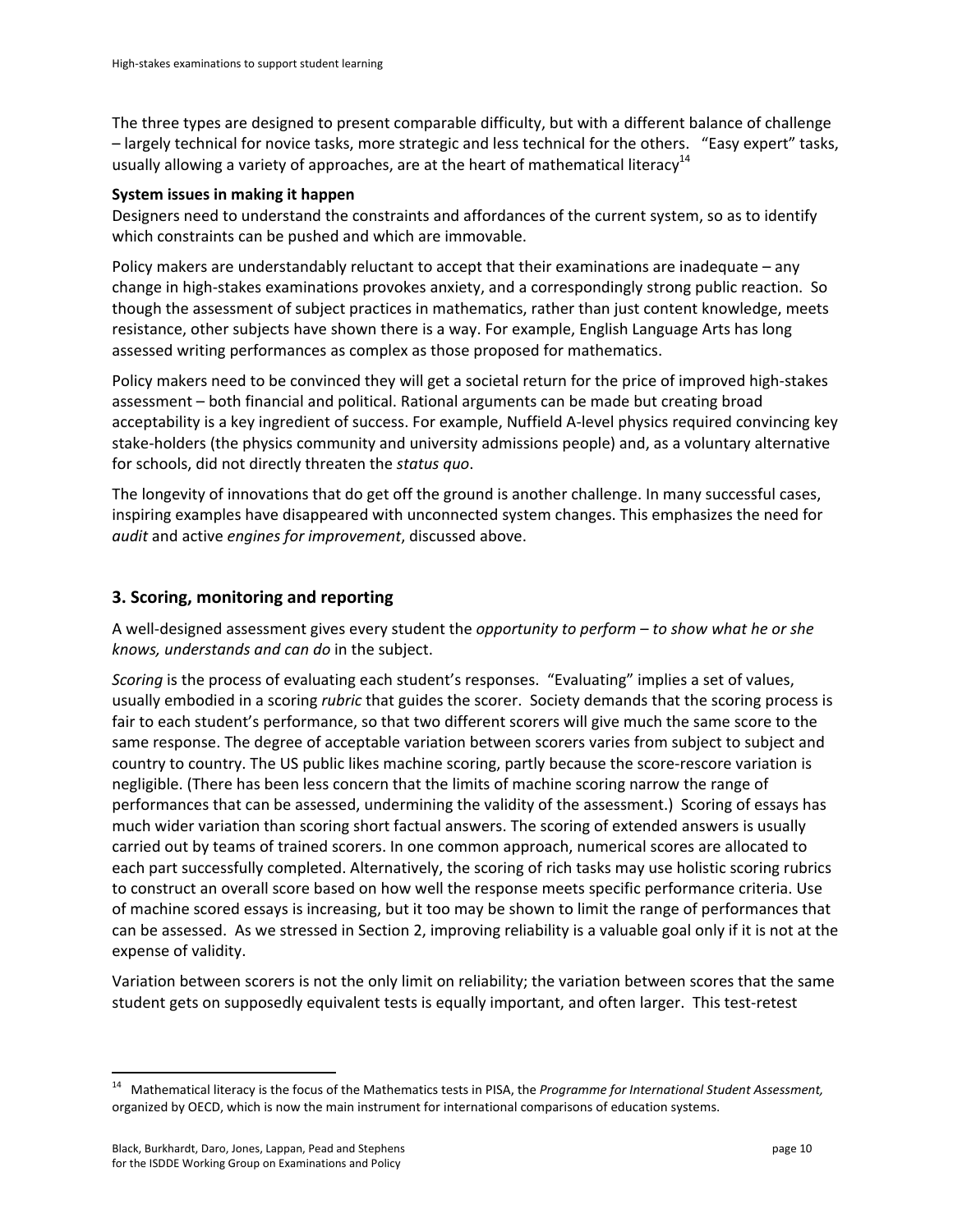variation is usually mentioned, if at all, only in the technical fine print of a test description<sup>15</sup>; the public continues to believe that tests are accurate and that life-changing decisions taken on the basis of test scores are reliable and fair.

*Monitoring* processes are used to increase the reliability of scores. Some are simple checking – for example, that scores from student papers have been correctly entered into computer systems. Others are more profound. *Second scoring* by a senior examiner of all or a sample of papers is common for high-stakes essays. In *consensus monitoring* groups of teachers examine samples of each other's scoring to ensure consistency of standards. We discuss monitoring procedures in context below.

*Reporting* the results may seem straightforward but issues arise there, too. How much detail should be reported? Detailed scores are statistically less reliable than aggregated totals; yet aggregation throws away valuable information. Fortunately, there is a happy trade-off here, allowing us to meet the different needs of different users and uses. At one extreme, school systems want a small amount of data that they can believe is valid and reliable<sup>16</sup>. Aggregated scores for classes may provide evidence for teacher evaluation and may be aggregated further for school evaluation. On the other hand, teachers and students need detailed feedback on responses to individual tasks to guide future work; they are less worried that a student might have done somewhat better or worse with a similar but different task on a different day. Parents, somewhere in between, want to know about their children's performance in more general terms. How is s(he) doing on numerical skills, on understanding concepts, and on problem solving? All need to know that the information they get is a valid assessment of performance in the subject whether mathematics, science or language arts. So it bears repeating that Mathematics tests need to assess performance in mathematics that is balanced across the goals of CCSS.

In summary, different purposes of assessment have a different balance of needs for scoring, monitoring and reporting. Formative and diagnostic assessment in the classroom need detailed feedback. Less and less detail is needed for periodic and final course testing; as the stakes get higher, the need for reliability increases correspondingly.

On the basis of this background, we now outline a set of principles and processes for scoring, monitoring and reporting on examinations that will provide needed information for the various groups of potential users. The key principles are to:

*Involve teachers* in the assessment processes in various ways as an integral part of their professional practice. This follows from the need to integrate assessment into the processes of education; it is highly cost-effective. Formative assessment for learning in the classroom is built on a mixture of teacher assessment and student self- and peer-assessment. Teacher scoring of their own or colleagues' student tests, with external or consensus monitoring, provides more detailed feedback as well as reliable scores. Teachers make effective scorers of complex tasks on tests<sup>17</sup>.

Use scoring training as professional development, integrated into the system's improvement program. It is well-established that professional development activities built around specific student responses to

<sup>&</sup>lt;sup>15</sup> For many tests, the test-retest variation is not measured, avoiding any alarm the public might feel if the inherent uncertainty in the results were recognized.

 $16$  It has been said that "School systems don't buy tests; they buy reports."

See e.g. Foster D., Noyce P. & Spiegel S. When Assessment Guides Instruction: Silicon Valley's Mathematics Assessment *Collaborative* in Schoenfeld, A. H. (Ed.) *Assessing Students' Mathematics Learning: Issues, Costs and Benefits*. Volume XXX, Mathematical Sciences Research Institute Publications. Cambridge, England: Cambridge University Press.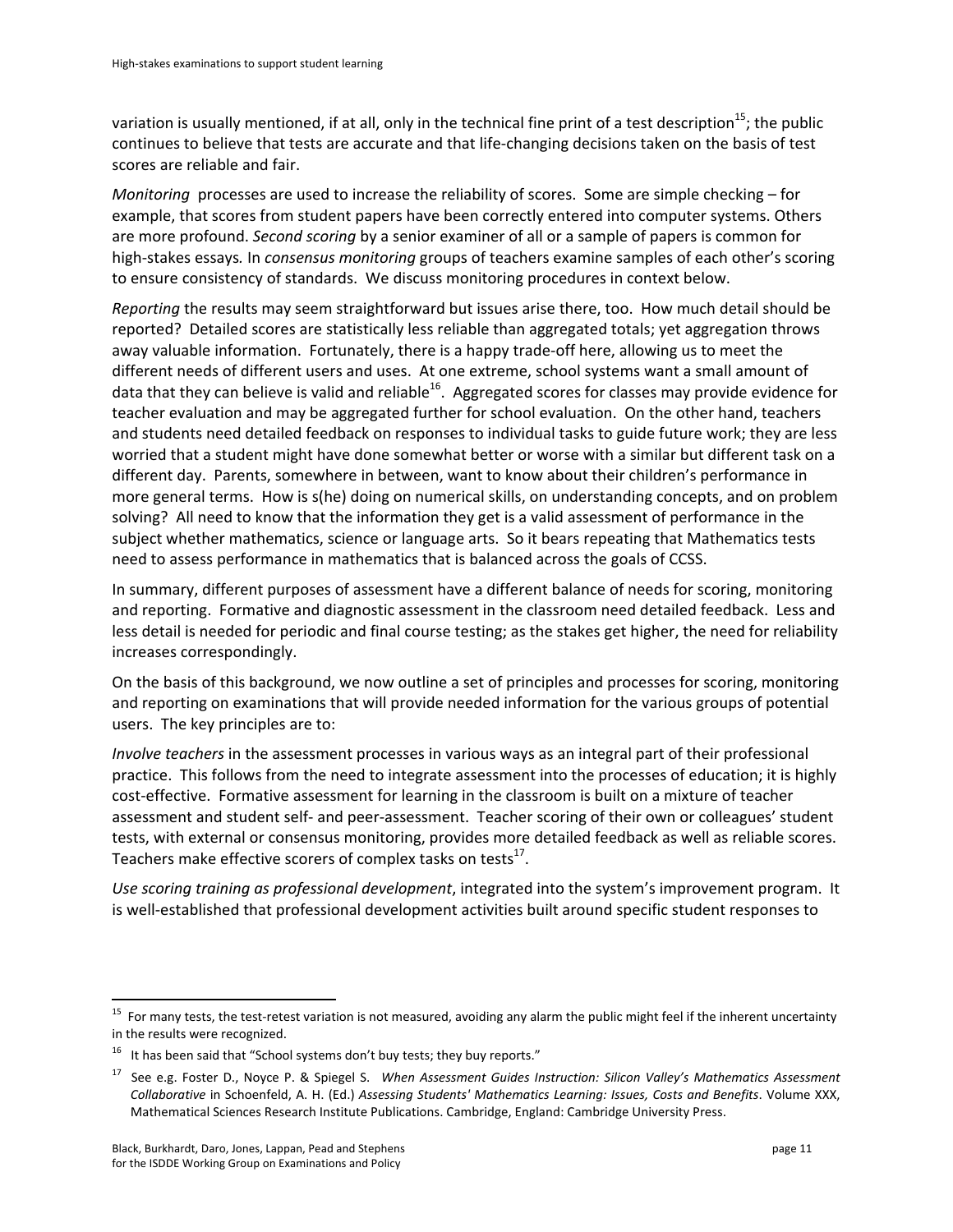rich tasks are particularly effective, motivating teachers to focus on key issues of performance, content and pedagogy $^{18}$ .

*Communicate the scoring procedures,* including any criteria used, in each completed assessment cycle to schools and teachers in a clear and timely way to help inform future teaching and to advise students.

*Use a rigorous procedure to monitor the reliability* of the scoring. There is a wide range of methods, and international experience with using them. Senior scorers may rescore a sample of the scoring of each scorer and, if the variation is unacceptable, adjust the scores, or retrain or reject the scorer. An alternative is to insert standard papers in the stream of papers for each scorer and, again, take action where needed. Or one can arrange for groups of scorers to meet and reconcile their scoring, using samples under the guidance of an expert chair.

*Use the strengths of technology* to support the assessment process. (see the next section)

*Involve students* in the assessment processes by returning their work to them as quickly as possible, showing them the scoring rubrics and scored samples of student work at various levels on each task. Student self- and peer-assessment is an essential part of formative assessment. It is informed by this review of summative tests. (This is one manifestation of moving students into roles normally used by teachers, a design strategy that generally raises levels of learning.)

*Most important,* apparent difficulties in scoring or monitoring some types of task are rarely a good reason for excluding them, if they are important for the validity and balance of the examination, including its quality as *a test to teach to*. There are usually adequate ways of handling the challenges that such tasks pose.

There are many examples of effective scoring of high-stakes assessment built on these principles.

## **4. Technology: its roles, strengths and limitations**

There is an understandable enthusiasm in various places for computer-based assessment<sup>19</sup>. It appears to offer inexpensive testing with instant reporting of results. Here we look at the power of computerbased systems for the various phases of assessment: managing the assessment system, presenting tasks to students, providing a natural working medium for the student, capturing the student's responses, scoring those responses, monitoring scoring, and reporting the results. We see that technology, at least in its current state, is invaluable for some of these purposes, useful for others, and very weak for yet others.

*Managing the assessment system* Computers can be a powerful aid to the processes involved in large-scale assessment, even with conventional written tests. Scanning student responses saves paper shipping and checking. Presenting responses to scorers on screen and collecting their scores, item by item within a task, allows scorers to work quickly, often at home. Inserting standard responses that check scorer reliability facilitates monitoring. Collecting data for reporting and analysis is universal. Most large-scale test providers use such systems – and, crucially, they present no obvious problems for the wider range of task types that valid assessment of CCSS requires.

<sup>&</sup>lt;sup>18</sup> Foster D, Poppers A., Using Formative Assessment to Drive Learning, The Silicon Valley Mathematics Initiative: A Twelve-year *Research and Development Project*, Harvard Press 2011 (currently available at www.svmimac.org)

<sup>&</sup>lt;sup>19</sup> Students who have experienced computer-based tests of mathematics are not always so enthusiastic. (see e.g. Daniel Pead *On computer-based assessment of mathematics, Nottingham: Shell Centre Publications, or* http://www.mathshell.org/papers/dpthesis/)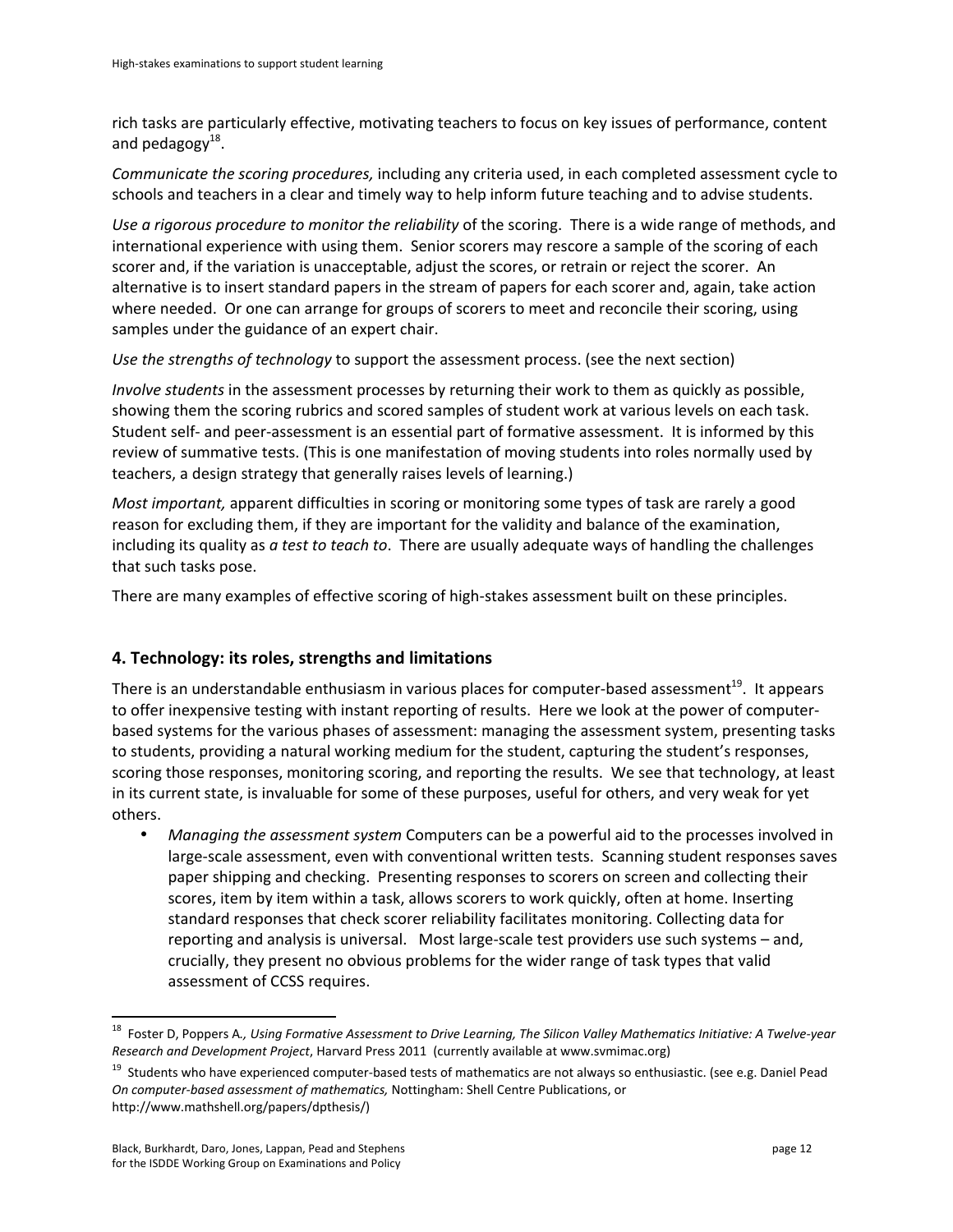- *Presenting tasks to students* On-screen presentation is always possible<sup>20</sup>. The potential gain is that it allows a wider variety of tasks. Video can be used to present problem contexts much more vividly. Investigative 'microworlds' in science or mathematics can help in assessing the processes of problem solving and scientific reasoning. They enable students to explore, analyze, infer and check the properties of a (simulated) system that is new to them.
- Providing a natural working medium for the student If students are to be able really to show what they can do, the mode of working in examinations must be reasonably natural and familiar. This is an issue that is often overlooked. In language arts or history, where reading and writing text dominate, word processors provide a natural medium for working, and for constructing written responses. This is a medium that is familiar to most students. However, in mathematics and science, paper and pencil jottings, sketch graphs and diagrams, tables and mathematical notation are a central part of the way most people think about problems; computers are a clumsy and inhibiting medium for such thinking. Inputting diagrams, fractions or algebra is slow – a distraction from the problem and an unproductive use of test time. The specialized software that is available takes time to learn, implying changes in curriculum, and standards (see below).
- *Capturing the students' responses* This is straightforward in the case of multiple-choice or short constructed responses (such as a number or a few words). It is problematic for richer, more open tasks for the reasons explained in the previous point. Currently then, the optimum way of capturing student responses to substantial tasks seems to be through scanning their papers.
- **Scoring those responses** Automatic scoring of student responses to multiple-choice questions and simple, short answer constructed responses to short items is effective and economical. While progress is being made in machine scoring more complex responses, major challenges remain. Responses to complex tasks in mathematics and science generally involve sketch diagrams, algebra etc in no particular sequence; there is no proven system for scoring these.

There is an ongoing danger that the administrative attractions of automatic scoring tempts *assessment\*systems\*to\*sharply\*limit\*the\*variety\*of\*task\*types\*and\*the\*aspects\*of\*student\** performance that can be credited – a prime example of the degradation of assessment through sacrificing validity to statistical reliability and cost.

A different, formative role for automatic assessment is to use computers to search for patterns in students' responses that reveal how they are thinking about a mathematical concept<sup>21</sup>. It is a too-complex task for teachers to go much beyond tallying number of items correct and observing major common errors. However, with the right set of questions, a computer can report diagnostic information to teachers that goes well beyond a measure of how much a student knows. Moreover, this information can be provided to teachers and students immediately, ready for use in the next lesson.

*Monitoring scoring* We have noted the role of computers in managing and monitoring onscreen human scoring by injecting standard responses from time to time. Computer scoring of essays has been used to alert a second scorer, a valid and less expensive alternative to double scoring all responses. (We know of no comparable development for complex tasks in science or mathematics)

<sup>&</sup>lt;sup>20</sup> Research shows that students' responses to on screen and paper versions of the same task are not identical (ibid p.201)

<sup>&</sup>lt;sup>21</sup> Stacey, K., Price, B., Steinle, V., Chick, H., Gvozdenko, E. (2009) SMART Assessment for Learning. Paper presented at the ISDDE Conference in Cairns, Australia. http://www.isdde.org/isdde/cairns/pdf/papers/isdde09\_stacey.pdf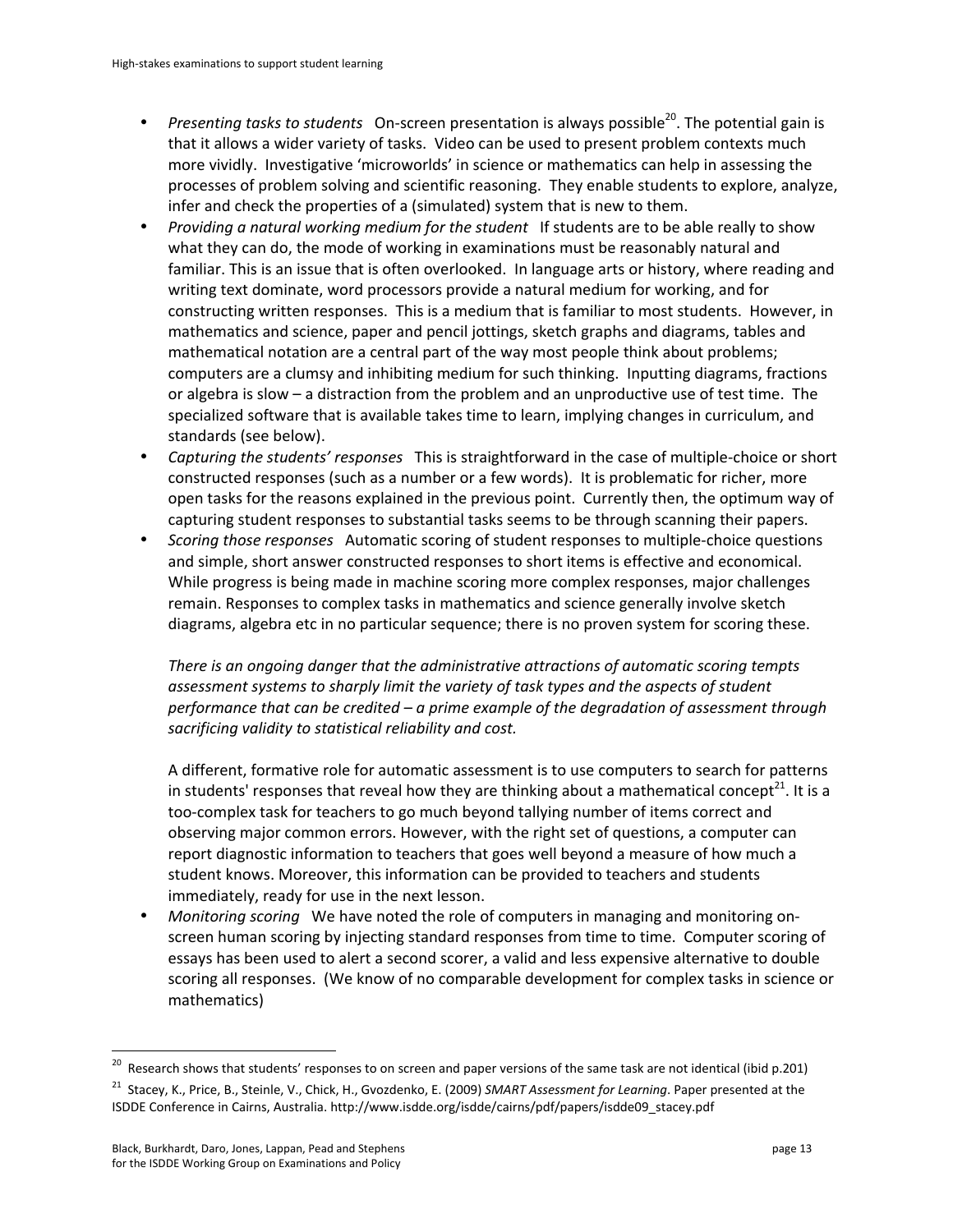• *Reporting the results* Computers are an essential tool for handling and reporting data for large scale assessments. However, their limitations in the range of data they can capture mean that there is currently no substitute for returning responses to teachers and students, on screen if more convenient. Most commercial computer-based assessment systems offer extensive summary reports and statistical analyses of scores. These are popular with school management, and are a major selling point; they are of little use to teachers. Returning scored papers to students is, unfortunately, less common.

For designers of a high-quality assessment system, the principle is clear: Use technology for those things where it is strong and avoid it for those where it is weak. Look skeptically at the enthusiastic claims for computer-based testing and scoring systems, especially where their warrants for success come from other subject areas, and ask *whether they can assess the full range of types of performance in mathematics required by CCSS.* 

For example, sophisticated testing using batteries of multiple choice questions can capture a large body of evidence from each student. "Adaptive testing" improves this process by selecting the next question based on previous answers. This can be valuable as *part* of the assessment regime, particularly for "diagnostic testing" and rapid coverage of the content curriculum, but currently it cannot test a student's ability to autonomously tackle a substantial, worthwhile mathematical problem, requiring an *extended chain of reasoning,* without being led step-by-step through the solution and given strong hints as to which mathematical technique to apply at each step. The danger, though, is that economic pressures will drive computer-based assessment to deliver cheap and easy proxies for balanced mathematics assessment: multiple-choice and short constructed answer tests with a narrow, fragmented focus, plus some computer-based problem solving tasks with only a distant connection to the mathematical practices in CCSS.

SBAC seems to envision greater use of computer-based testing than the reasoning above would recommend, but without addressing the effects on classroom practice. Experience suggests that these will include:

- teacher belief that computer-based problem solving tasks, rather than the variety of mathematics tasks that CCSS requires, define what mathematical practices are;
- much more computer use in classrooms, but focusing mainly on the new "test prep";
- a widening equity gap, between schools with very different provision and support; and
- huge cost implications.

There could be some positive aspects to this, narrowing the gap between school math and real math, but the result will not be assessing or promoting CCSS. These de-facto changes will raise difficult issues of curriculum and standards, as well as of equity. We conclude this section with a brief discussion of some of them.

The limitations in the usefulness of computers in assessing mathematics is ironical because computers are a central to doing mathematics everywhere outside the classroom, from simple business calculations to research in many subjects, including pure mathematics. But this is not yet reflected in schools where computers and calculators are currently a useful supplement to, not a substitute for, traditional methods in doing or assessing school mathematics. Current curricula and tests mean that most students lack any fluency in the use of spreadsheets<sup>22</sup>, computer algebra systems, graphers, dynamic geometry

<sup>&</sup>lt;sup>22</sup> The predominant use of spreadsheets in schools is for data handling and statistics – typically for producing charts and summatives from survey data – their use as a modelling tool is less common.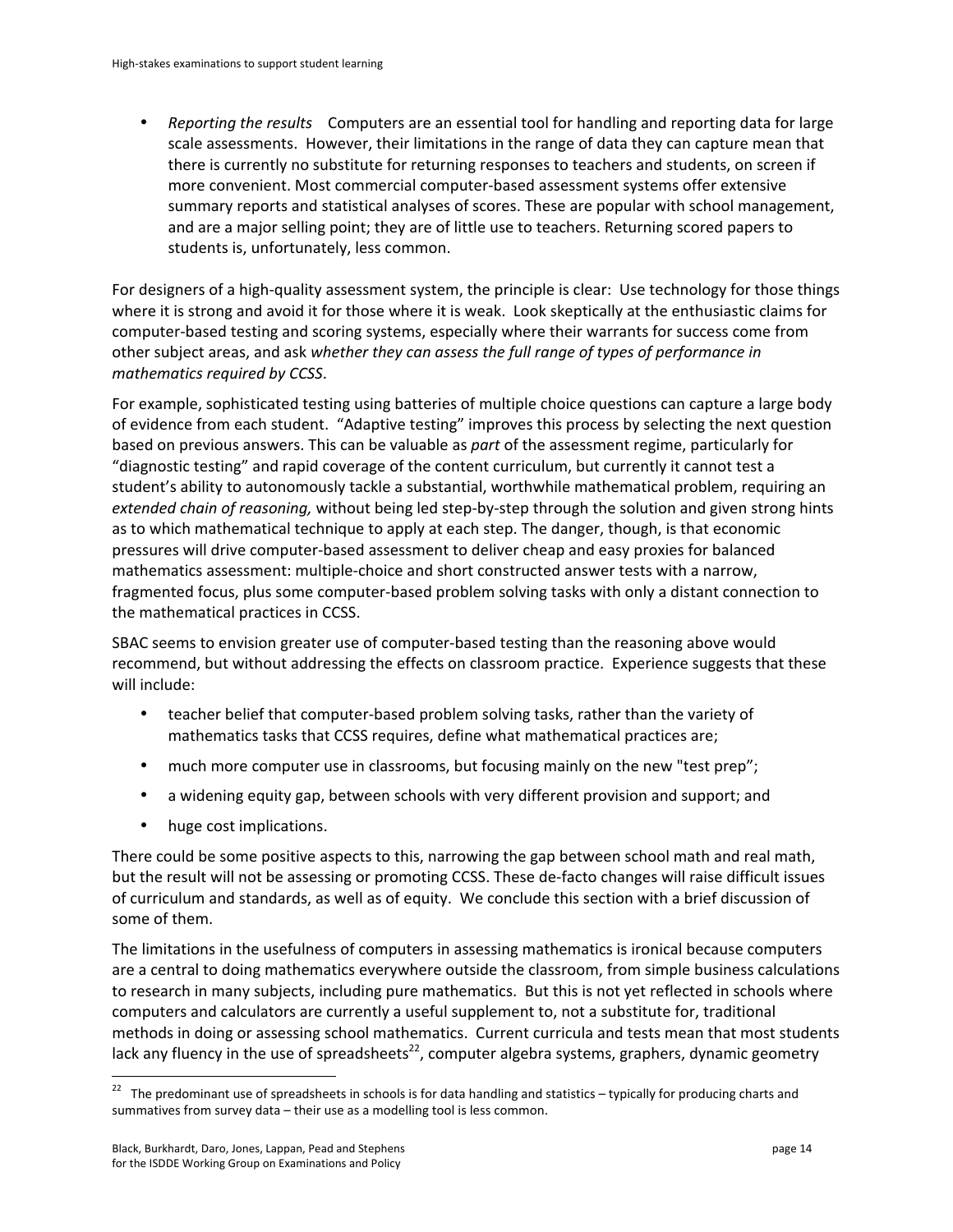packages<sup>23</sup> and (the ultimate mathematical computing tool) programming. These tools would enable students to realize the power of the computer to develop and support their mathematical thinking. But these aspects of mathematics are not yet integral to most curricula, or to CCSS. This suggests the following questions for the future:

- Can computer-based assessments incorporate the authentic use of computers as a mathematical *tool?* If students are fluent in the use of spreadsheets and the other tools just mentioned, then the computer will become a more natural medium for working, and assessment tasks can be set, to be answered using these authentic mathematical computing tools. This will require changes in the taught curriculum to include the practical use of computers in mathematics  $-a$ worthwhile end in itself. Students will learn *transferable mathematical* technology skills with relevance beyond their school's brand of online test platform.
- *Would this help to improve assessment of mathematics?* Paper-based tasks frequently present a blank space for writing and attract there a range of response elements including sketch graphs and diagrams, tables and mathematical notation. While all of these can be handled on a computer, students must either be proficient in using these input devices before the test, or the devices must be very, very simple (and hence constrained in what can be entered). There are dangers: presenting the student with the appropriate tool at each stage of the problem (e.g. a graph tool where a graph is expected) can easily reduce an open task to a highly-scaffolded exercise which does not assess the students' ability to autonomously choose and apply the best tools and processes for the problem, or to develop extended chains of reasoning. Inputting answers or other elements of the response is an additional distraction to the students' thinking. There are examples of 'microworlds' that are specifically designed to capture student working but this area of development is still at an early stage.
- What would you put in an 'essential software toolkit' that students would be expected to *become sufficiently fluent with to use during assessments?* We have listed above a range of candidate tools, now used in a minority of schools. (They will still need space for paper and pencil sketching.) For each we should ask: Would these tools embody *transferable* mathematical computing skills? How, and to what extent should these be introduced into the curriculum in typical schools? This is ultimately a societal decision, as it has been over the many decades it has been dodged.
- In what ways would standards need to change to encourage the use of such tools in curriculum and assessment? With the faithful implementation of CCSS still to work on, this question seems to be premature. However, if the gross mismatch between the way mathematics is done inside and outside school is to be addressed, it should be central to the next revision. Meanwhile, we must focus on what can usefully be achieved without such change.
- *How can computers help in formative assessment?* Here we can adopt a more positive tone. Given the recognition in CCSS of the importance of modeling, spreadsheets and other computer tools offer rich possibilities for helping students develop their reasoning skills and mathematical practices. At the simplest level, spreadsheets provide a context for exploring relationships, between variables and with data, that develops insight. It also provides a 'semi-concrete' bridge between arithmetic and the greater abstraction of traditional algebra as a modeling tool.

It is clear that what emerges from further work on these questions is likely to suggest changes in standards and curricula, as well as in assessment, for consideration in the future.

<sup>&</sup>lt;sup>23</sup> ....including their use for "original" constructions, not just for exploring a pre-prepared model demonstrating a particular concept.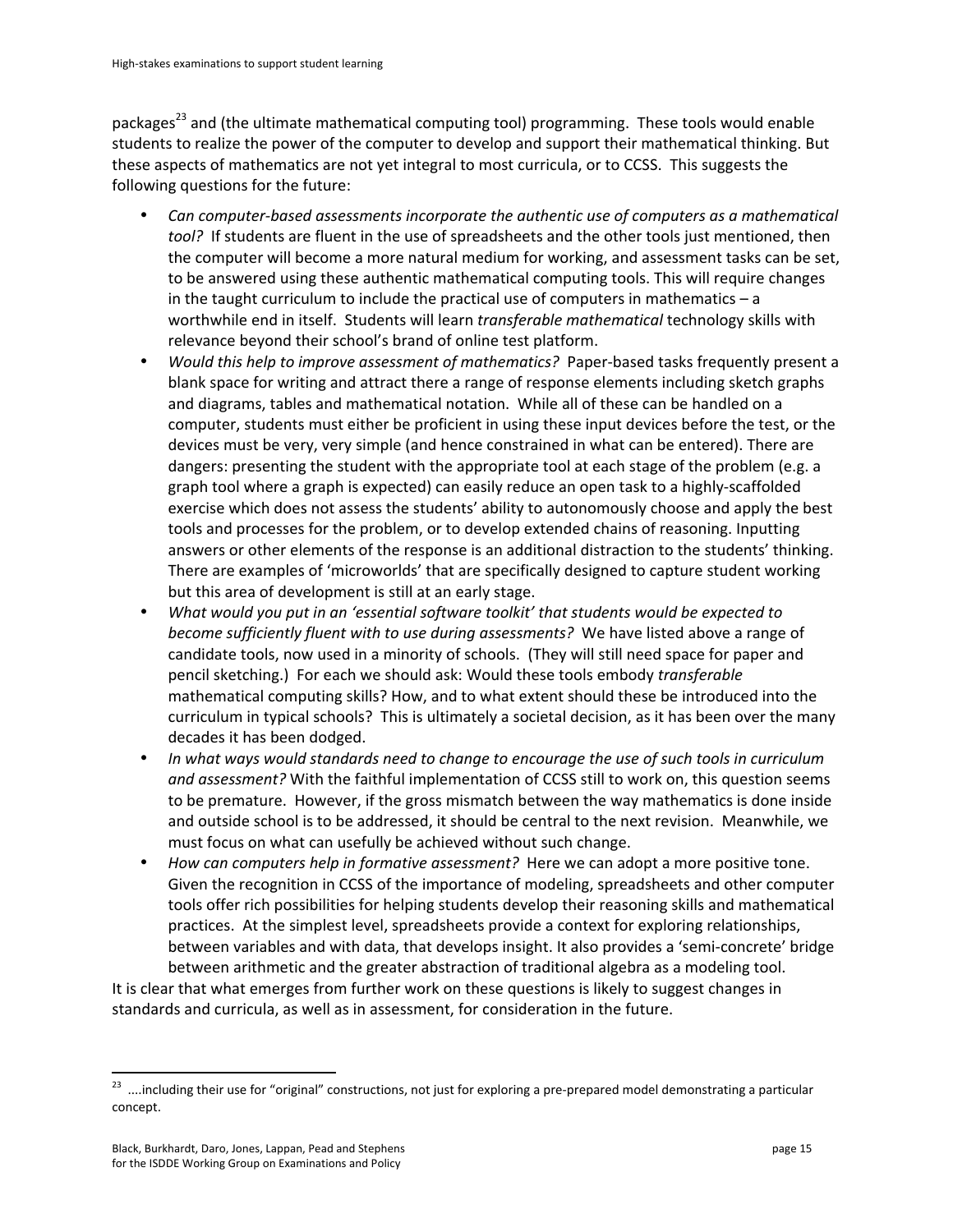To summarize: given the basic principles that assessment should image desired instruction, because of WYTIWG<sup>24</sup>, and that desired instruction has to be attainable in ordinary circumstances, a corollary is that computer use in assessment should image desired computer use in instruction.

## **5. Steering the system**

All complex systems depend for their success on the quality of feedback and the mechanisms for using it to guide improvement in system performance<sup>25</sup>. Range, depth and timeliness are all important. Here we link the issues discussed above to the roles of assessment in accountability-based management. In particular, how assessment can be designed and used to guide people at all levels toward realizing the system goals.

### **Steering versus "Are we there yet?"**

It has been said that our assessment system seems to have been designed by a 3- or 4-year old in the back seat of a car, repeatedly demanding "When are we going to get there?". It should be clear that the under-achievements of US education systems, partly reflected by our students' performance in international comparisons, are not going to be solved overnight. Choosing to go for a quick fix guarantees failure. The question is "What *can* be done is to establish directions for change and a program of improvement to move education systems forward with deliberate speed in positive directions?"

Well-designed assessment provides information on direction, not just on distance. In what ways have we improved, as well as how much? The focus needs to be on the places where student and teacher learning take place – on what happens in classrooms and in teacher professional development. Other system initiatives are effective only insofar as they impact favorably on this "zone of instruction"<sup>26</sup>.

Good assessment provides much of the information needed to steer the system. Are our students learning the full range of concepts, skills and mathematical practices? How effective are they in using mathematics in their problem solving? Formative assessment uses this feedback week-by-week to guide teachers and students along the pathway of progress towards system goals. Summative tests show how far each student has progressed in the various dimensions of performance.

In other areas, assessment provides "canary in the mine" indicators of problem areas that need further evaluation. How are teachers using precious time outside the classroom? Are they working effectively on their professional development? Or are they using the time for routine tasks like grading? To what degree are our professional development programs being delivered as planned? When they are, what changes do we see in teachers' classroom practices? These kinds of question can be answered by evaluative studies, provided these are focused on the goals of the programs concerned.

At system level, similar questions arise? How well is the program that was successful in the pilot schools spreading system-wide? Do we have realistic support for this, in terms of time and human capital for professional development? Are the pressure points, including the various tests, matched to levels of support that enable most teachers to meet the challenges they face? Is the ongoing funding for improvement at a level that shows that the leadership is serious and realistic?

<sup>!!!!!!!!!!!!!!!!!!!!!!!!!!!!!!!!!!!!!!!!!!!!!!!!!!!!!!!!!!!</sup> <sup>24</sup> "What You Test Is What You Get" Burkhardt, H. 1987, The Dynamics of Curriculum Change in Developments in School

Mathematics Worldwide, Wirszup, I & Streit, R. (Eds.) Chicago: University of Chicago School Mathematics Project.<br><sup>25</sup> Is education a 'complex adaptive system'? This has been questioned by complexity theorists on the ground use even the feedback it collects at classroom level to steer the system, relying on top-down planning based on gross data.

<sup>26!!!</sup>Richard!Elmore*\*Improving\*The\*Instructional\*Core,\**Harvard!Graduate!School!of!education!2009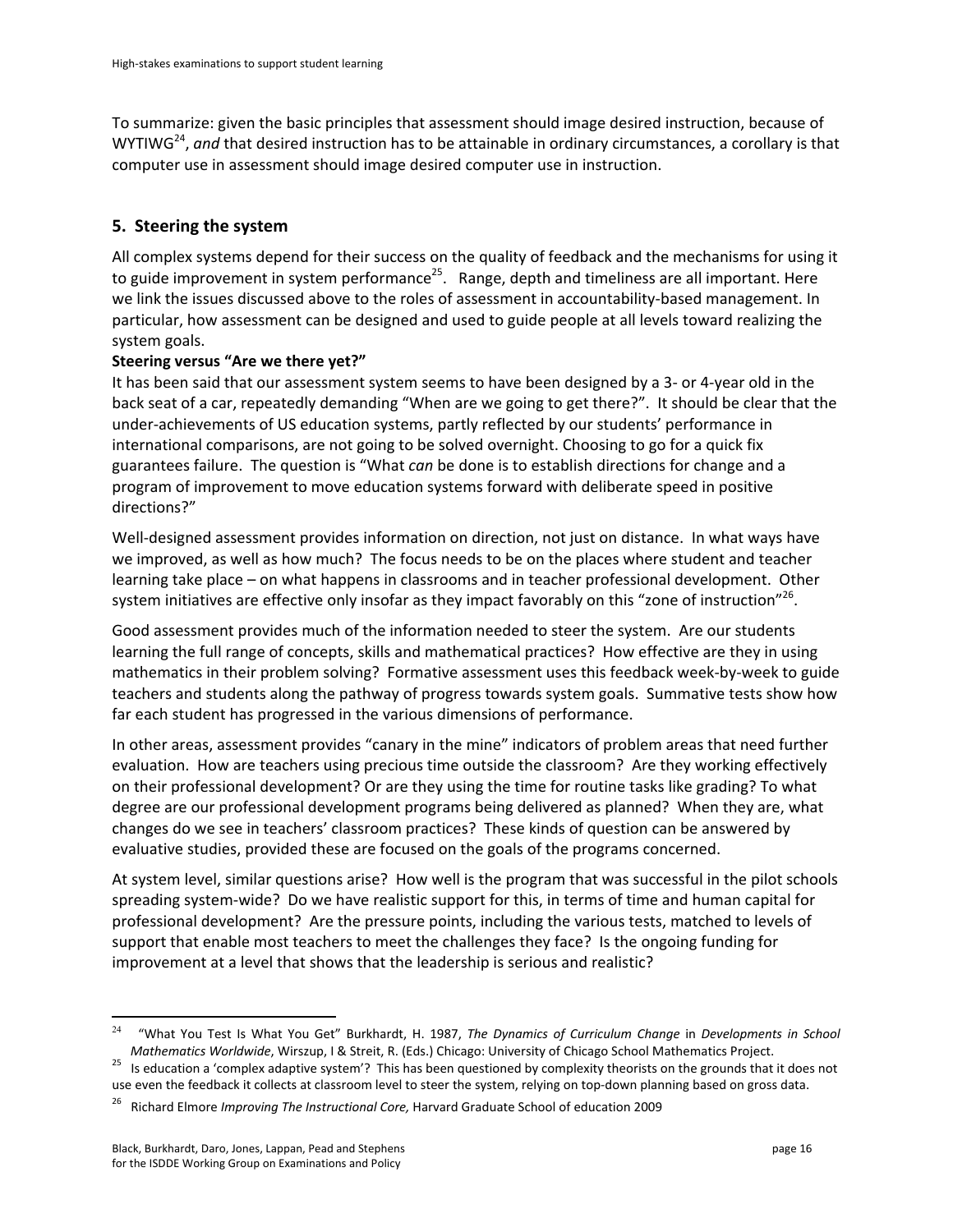At the national level, have we provided school systems with the tools and guidance that will enable their leadership and staff to meet the goals? How well is the national flow of information and support working? Are those in the policy arena engaging teachers and school administrators as decisions of great consequence to schools are made?

### Assessment and feedback for teaching and learning,

From the perspective of steering the system we first ask: What should be taught? What should be learned? In CCSS we have a set of "standards" which, with associated exemplification, provide answers that cover the practices of doing mathematics as well as the concepts and skills needed.

The salient question is: How do you "assess the standards"? Again the answer has changed – constructing test items for each line in the detailed list of standards is no where near sufficient. Instead of asking "Do the items on a test fit one-to-one to standards?", we need to ask "Does the set of tasks in each test have the same focus, balance, coherence and depth of practice as the standards?" This shift of viewpoint is important because "doing mathematics" involves choosing and deploying multiple elements of the standards for the purpose in hand; focusing on the details alone misses the point.

Learning is a web of progressions, so this is the construct to measure – not just a "trait" one has more or less of. In designing assessments, we should seek to optimize measurement of growth. For this we need tasks along the progression, not just at the end of the line. This includes the capacity to achieve progress within each task not simply between tasks – just as students can improve a piece of writing as they progress, so can they improve their analysis and solution of a problem in mathematics.

The influence of high-stakes assessment on what happens in classrooms brings a responsibility on assessment designers to consider motivation. It implies that assessments should measure malleable things that can be taught and learned, rather than fixed traits. Current tests are not based on growth constructs. They are especially haphazard in their design for the construct of growth in the bottom third, and in the middle third of the population. What would the assessment that is designed to measure the growth constructs be like? For example, what do students across the bottom third know and understand; what are their proficiencies? We need work on the design of assessments with tasks to identify the syndromes and detect the growth; currently, task collections do not do this.

Finally, in reviewing the quality of a test, we must ask the key questions:

*Is it worth teaching to?* It will be taught to! This needs to be a driver for the quality of the test. *Is it worth studying for?* Tests either motivate or demoralize. But they can be educative if the design and use is purposeful.

### **Multi-dimensional reporting**

We have stressed that different users need different kinds and quantities of information. This is not a problem, provided the needs are all based on a common view of what is important in performance.

For example, total scores blur together many different dimensions of performance. This may be useful for high-level monitoring of progress by a student, a class or a school, but it is inadequate for instruction.

Workers in instruction, teachers and students, need much more detail – separate scores on different dimensions, task-by-task results and, normally, the return of their own work for review. The reports should emphasize malleability and growth, what has been achieved and what needs to be learned, all expressed in concrete terms.

#### **Consequences and Audit**

No program of innovation plays out as intended – indeed, too often, the unintended consequences have been the major feature of implementation. This should be no surprise. Each of the constituencies of key players (students, teachers, principals, district staff, unions, politicians and parents) have perspectives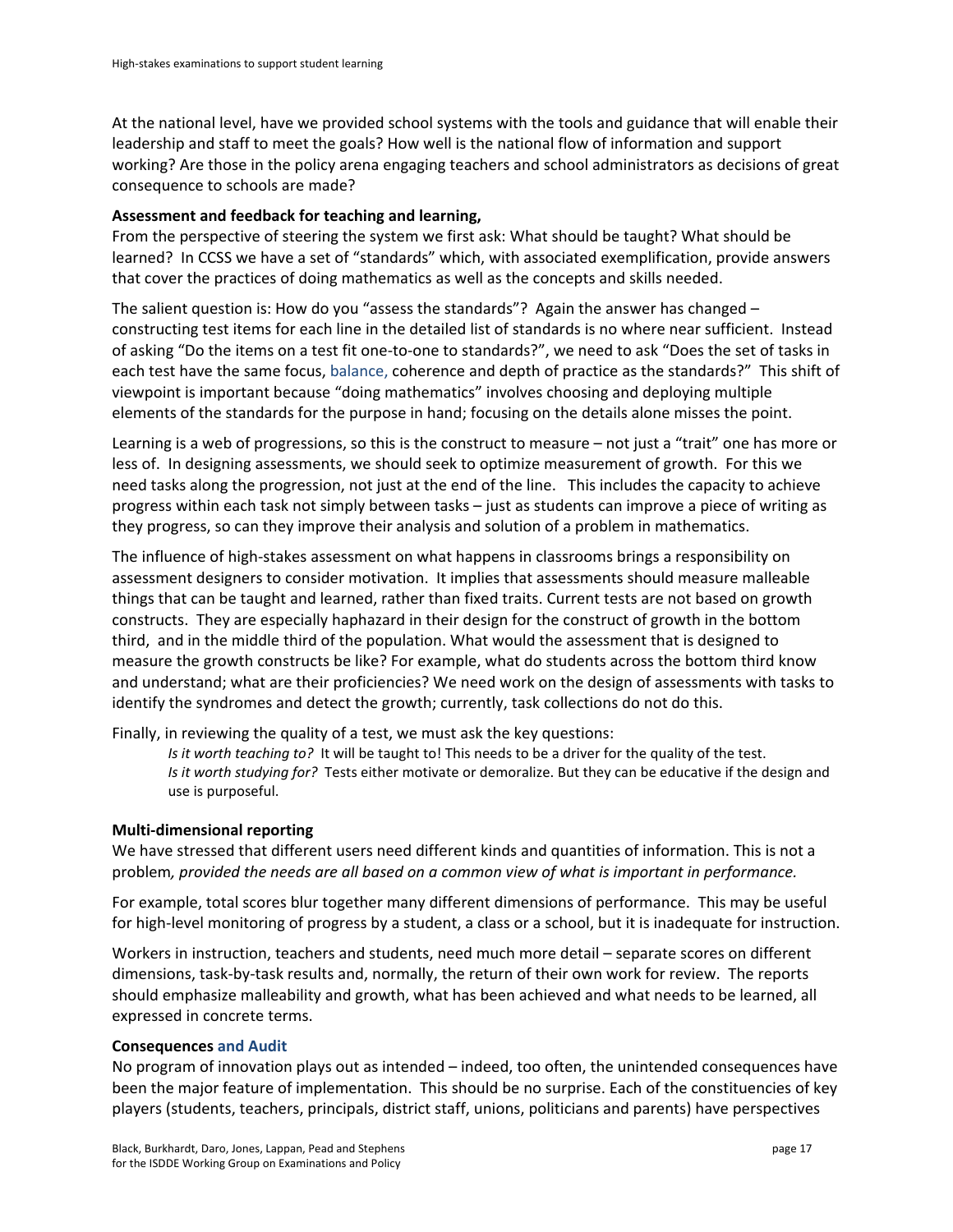that will influence how they play their part in implementing the change. It is not possible to predict all such consequences in advance, so success depends on creating a "learning system" that can adjust how it pursues its goals in the light of feedback.

To achieve this, and thus minimize the mismatch of intentions and outcomes, a program of regular research on consequences is needed – in particular, information on how teachers, schools, and districts are, and are not, responding to the assessments. This research will tell us where we are steering with the exams. Is it where we want to go? Lack of response or perverse responses may suggest the need for design modifications. Equally, there will be pleasant surprises to build on.

## **6. Obstacles to progress, and ways of tackling them**

Finally, we review the *barriers* to developing a high quality assessment component for a high quality education system. For the processes of seeking improvement, these obstacles may be a matter of perception, but they are no less important. Past experience has shown that they can be overcome, and the benefits of doing so.

### **Dangerous illusions**

Looking at the issues around testing through another lens leads to a realization that current stances toward high stakes assessments encourage some illusions with dangerous consequences. Some have been mentioned above; here we summarize why they are misleading:

- *Tests are seen simply as a measure of student achievement.* Accepting no responsibility for their effect on classrooms has led to narrowing the implemented curriculum so students are only educated in mathematics at the 'novice task' level of the tests.
- Most attention is given to the statistical properties of the tests and the fairness of the examination process, with little attention being given to articulating the aspects of performance that are actually assessed, as well as their range and balance. This leads to exams that are reliable assessments of fragments of mathematics – and to teachers teaching only these fragments.!
- *High quality examinations are too costly.* While it is true that they cost more (\$10-20 per student-test) than machine-scored multiple choice tests (\$1-2), this is still only ~1% of the annual cost of educating a student in mathematics – a small price for invaluable feedback plus professional development for teachers.
- *Current tests are inexpensive.* While the cost of the test (\$1-2) is small, this assertion neglects the great cost of otherwise unproductive "test prep" teaching, which fills many weeks a year in most classrooms – time lost for learning mathematics.
- *Teacher scoring is unreliable*, and subject to cheating. Provided the training and monitoring of teacher scoring are well designed and executed, evidence shows that comparable overall reliability can be achieved.
- Assessment is a waste of time. "No child grew taller by being measured." This argument reflects the disdain of many teachers and other educators for testing. (A regrettable by-product is that the community has done little to *improve* the tests.) Yet the challenge of performance outside the training arena is seen as essential in most fields: in sports, training for the big game; in music, practicing for the concert or the gig; for all of us, learning and practicing so we can do something better. Further, assessment of the various kinds we have discussed here enhances the teacher's understanding of the strengths and weaknesses of each student.